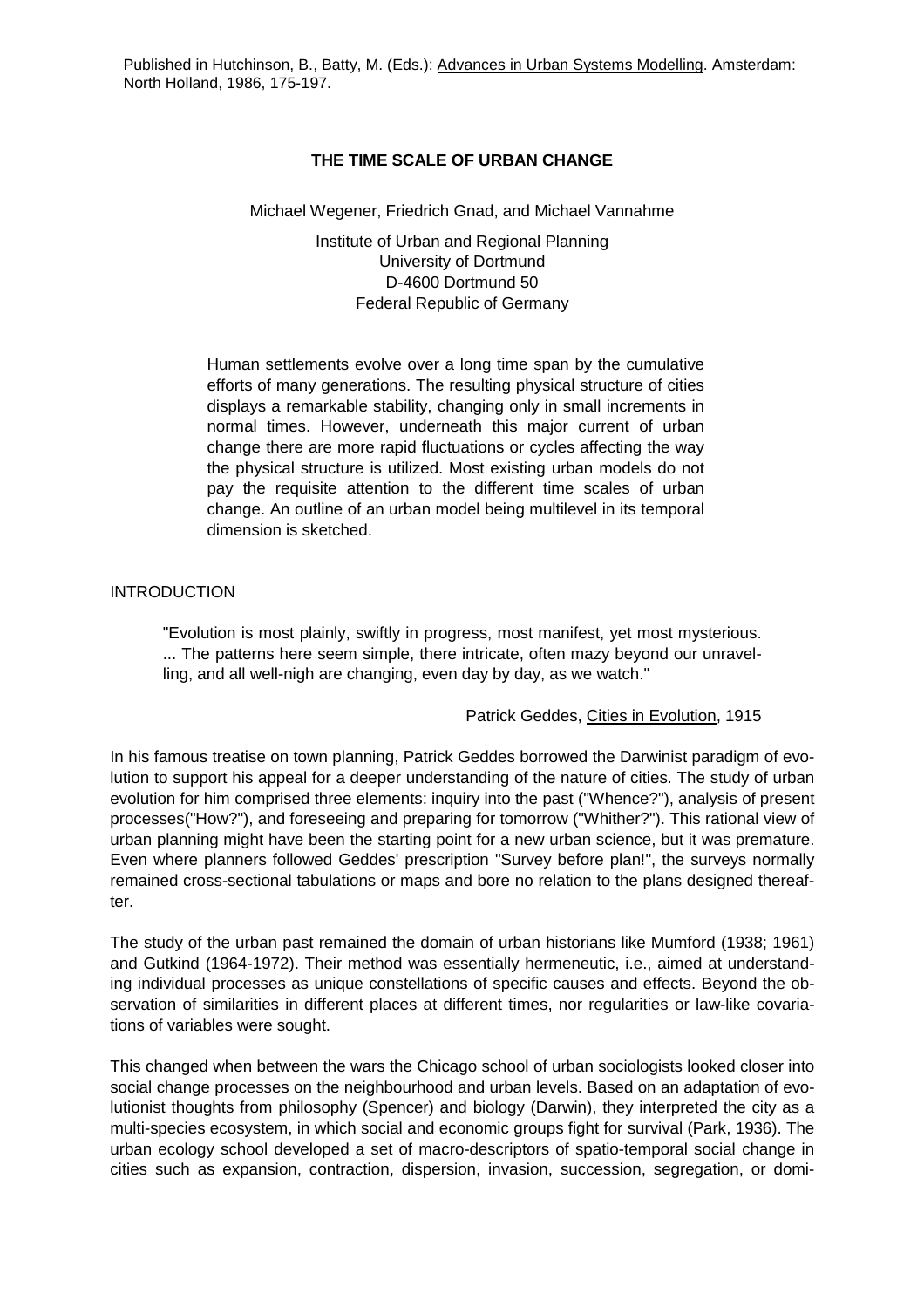nance. These concepts were empirically testable and could be used for generalisations and theory-building. Consequently, a number of qualitative theories of urban development were put forth such as the concentric (Burgess, 1925), sector (Hoyt, 1939), or polycentric (Harris and Ullman, 1945) theories of city growth.

However, despite their spatial labels, these theories were essentially social theories. Space and time were included in them only in categorical terms, since analytical methods for treating intervals in space and time were only rudimentarily developed. Moreover, all urban ecology theories were in effect anti-evolutionist in that they assumed, in a questionable analogy to biological systems, an inherent tendency of social systems to converge to a stable equilibrium.

From then on, urban theory like most of the emerging regional science became more and more preoccupied with space and less with time. Location theory, in particular land-use rent theory (Alonso, 1964), was almost exclusively based on notions of accessibility and equilibrium of supply and demand and completely lost sight of the adjustment processes necessary to achieve that equilibrium. The Lowry (1964) model successfully stripped this theory of its last behavioural, i.e., economic, content, leaving physical distance as the one and only explanatory variable of the distribution of activities in space.

This voluntarily narrowing down in scope of urban theory is remarkable as it contrasted with the interest in temporal patterns taken by related disciplines. Since Schumpeter (1939), economists have tried to explain why economies seem to develop in cycles or wave-like patterns. It was apparent that these waves were reflected in the growth pattern of cities (Blumenfeld, 1954; Pred, 1966; Korcelli, 1970; Gottlieb, 1976). Non-equilibrium dynamic spatial theories encompassing cumulative or positive feedback effects (Myrdal, 1957; Hägerstrand, 1966) challenged the neoclassical location theory. Suggestions were made for explicitly addressing the temporal dimension of social phenomena in a spatio-temporal framework (Hägerstrand, 1970; Isard, 1970).

All of these ideas remained without effect on urban theory and model building. Attempts to reconstruct the urban fabric from the daily space-time protocol of activities of individuals (Chapin and Weiss, 1968) had no followers. Forrester's dynamic urban model (1969) was denounced for its lack of spatial dimension and empirical content, but there were only few efforts to explore the potential of his method while overcoming its deficiencies (Batty, 1971). Instead, the mainstream of urban theory-building and modelling completely adopted the most restricted engineering perception of the urban system as a system of movements as represented by the spatial interaction or Lowry model. This model, after some twenty years of refinement (Wilson, 1967; 1970; 1974; Batty, 1976) and generalization (Williams and Senior, 1978; Coelho and Williams, 1978; Leonardi, 1981; Anas, 1983), is essentially still the atemporal equilibrium model it used to be and with each advance in mathematical rigour and elegance seems to get farther away from reality.

In particular the spatial interaction paradigm itself (the myth that workers choose their place of residence on their way home from work) turned out to be a veritable strait jacket which forces things together that clearly should be analyzed separately, i.e., the decision to move, to choose a job, to make trips, etc., although of course these are interrelated, but only in a lagged and indirect way. Moreover, there are no people in this paradigm, no households, no entrepreneurs, no landlords, no developers; there are no distorted perceptions, no incomplete information, no uncertainty, no biases, no heuristics, no adaptation, no learning. There are no real change processes, no construction, no upgrading, no demolition, no real supply and demand variables, no rents and land prices, no interaction between supply and demand, no markets, no market distortions such as oligopolies, price controls, legal constraints, public interventions.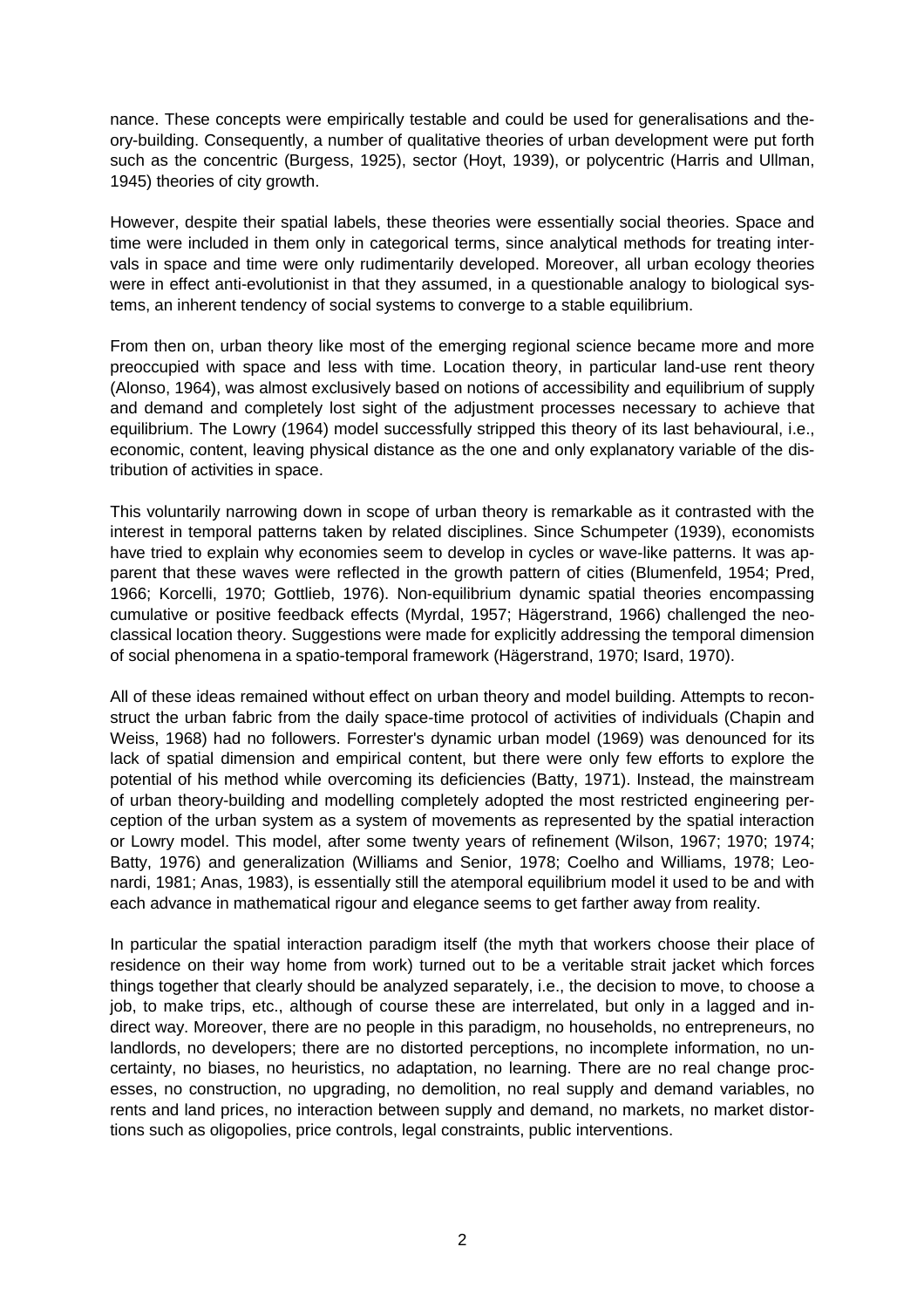Some of these issues have been taken up by more recent approaches. Their common characteristic is their interest in dynamics. This rediscovery of time was partly motivated by new results in the biosciences with respect to the behaviour of complex ecosystems, partly by the availability of new mathematical instruments like catastrophe and bifurcation theory. However, the present attempts to apply these new concepts and tools to urban systems still leave many questions unanswered.

In this paper, some of these questions will be asked. In particular, the claim of these models to capture the dynamics of evolutionary processes in urban systems will be examined. To this purpose, the paper proceeds, after this introduction, with a synopsis of urban change processes thought to be relevant with particular reference to their temporal characteristics. Then current modelling approaches are evaluated as to their ability to address the dynamics of such processes. Finally the outline of an urban model is sketched that may treat the temporal structure of urban change processes more effectively than other models by being multilevel in its temporal dimension.

# URBAN CHANGE PROCESSES

In this section, various kinds of urban change processes that may be considered relevant for urban policy making and planning are reviewed with particular attention being paid to their temporal characteristics. Following Snickars et al. (1982), a distinction is made between long-term, medium-term, and short-term, or slow, medium-speed, and fast processes.

Before doing so, a few definitions need to be made. What is a fast process? One involving a high rate of change of the stock affected? One that starts, picks up momentum, and terminates quickly? One that occurs frequently? One that converges to an equilibrium quickly? None of these definitions alone seems sufficient. The first one is too dependent on how the stock is defined and may vary with different levels of aggregation. The second one addresses only changes in the rates of change, but not the rates themselves. The third definition does not distinguish anything because in a micro perspective nearly all urban processes occur in a tightly interwoven fabric of events. The last definition rules out processes that may not converge to an equilibrium.

Therefore, a set of descriptive dimensions of urban change processes have been developed based on a stimulus-response scheme. The first dimension identifies the process itself, or the stimulus. The second one identifies which stock is affected by the change. Four other dimensions characterize the kind of response effected on the stock by the stimulus: The response time indicates the time normally elapsing between the stimulus and the first sign of response. The response duration indicates the time normally elapsing between the first sign of response and its end, i.e., the time needed for the response to work its way through the stock. This time may also be called the life-cycle of the stock. The response level is related to the response duration. It indicates the normal rate of change associated with the process in relation to the magnitude of the affected stock. If the life-cycle of the stock is a long one, the rate of change will be small, and vice versa. The last dimension, response reversibility, indicates the degree to which the process may reverse its direction.

Table 1 shows the above dimensions summarized for selected urban change processes organized in three levels of different response time, duration, and level. They will be discussed below.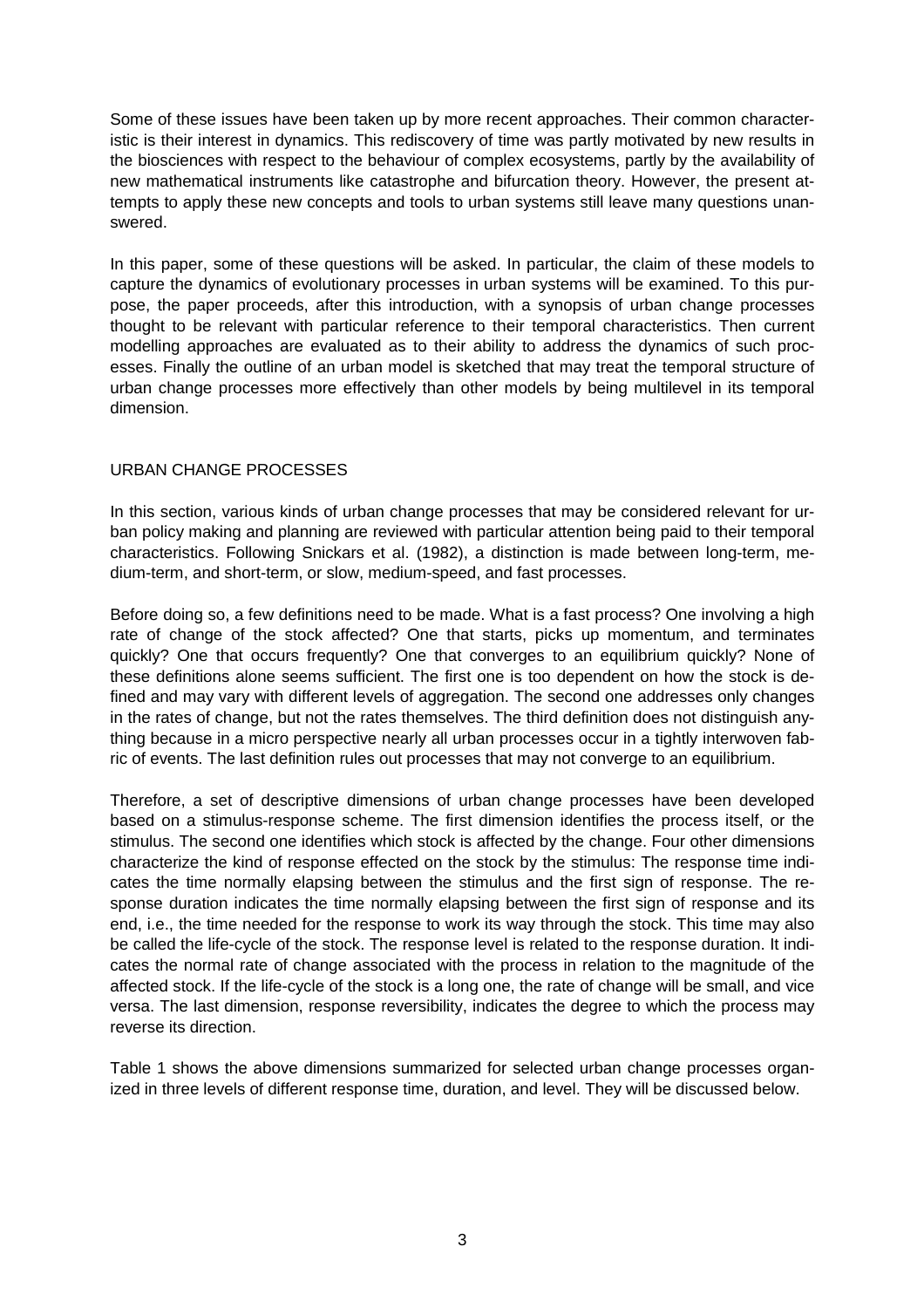| Level                             | Change<br>Process           | <b>Stock</b><br>Affected    | Response<br>Time<br>(years) | Response<br><b>Duration</b><br>(years) | Response<br>Level | Reversibility          |
|-----------------------------------|-----------------------------|-----------------------------|-----------------------------|----------------------------------------|-------------------|------------------------|
| 1<br>Slow                         | industrial<br>construction  | industrial<br>buildings     | $3-5$                       | 50-100                                 | low               | very low               |
|                                   | residential<br>construction | residential<br>buildings    | $2 - 3$                     | 60-80                                  | low               | low                    |
|                                   | transport<br>construction   | transport<br>system         | $5 - 10$                    | >100                                   | low               | nearly<br>irreversible |
| $\overline{2}$<br>Medium<br>Speed | economic<br>change          | employment/<br>unemployment | $2 - 5$                     | 10-20                                  | medium            | reversible             |
|                                   | demographic<br>change       | population/<br>households   | $0 - 70$                    | $0 - 70$                               | low/high          | partly<br>reversible   |
|                                   | technological<br>change     | transport<br>equipment      | $3-5$                       | $10 - 15$                              | medium            | very low               |
| 3<br>Fast                         | labour<br>mobility          | workplace<br>occupancy      | $<$ 1                       | $5 - 10$                               | high              | reversible             |
|                                   | residential<br>mobility     | housing<br>occupancy        | $<$ 1                       | $5 - 10$                               | high              | reversible             |
|                                   | daily<br>mobility           | traffic                     | $<$ 1                       | $2 - 5$                                | high              | reversible             |

#### Table 1. Urban change processes

Slow Processes (Level 1): Construction

Rome was not built in a day. Human settlements evolve over a long time span by the cumulative efforts of many generations. The resulting physical structure of cities displays a remarkable stability over time prevailing even after major devastations such as wars, earthquakes, or fires, and changing only in small increments in normal times.

The first three kinds of change of Table 1 illustrate this. Industrial construction is concerned with capital-intensive installations having an average lifetime of well over 50 years. Planning and construction of industrial plants and office buildings including applications for building permits and land development may take several years, hence a delay of between 3 and 5 years from the first decision to invest and completion of the building is not uncommon. Similar, but somewhat lesser, delays are normally associated with residential buildings, which also have a slightly shorter lifetime. However, major trans-port investments tend to be the most durable and also involve the longest time lags between planning and completion. The long lifetimes of the physical stock is reflected in the low rates of change: if reconstruction after the war is discounted, normal replacement amounts to only between one and two percent of the existing stock each year.

Another important feature of physical changes is their virtual irreversibility. This becomes apparent if one looks at sequences of historical maps showing different phases of city growth; even in aerial photographs taken at one point in time it is normally easy to detect physical patterns that have not changed for centuries, although the city may have been destroyed and rebuilt several times. This irreversibility is mainly due to the heavy investment contained in transport lines like canals, rails, or major thoroughfares. Another factor of rigidity is the system of property rights, in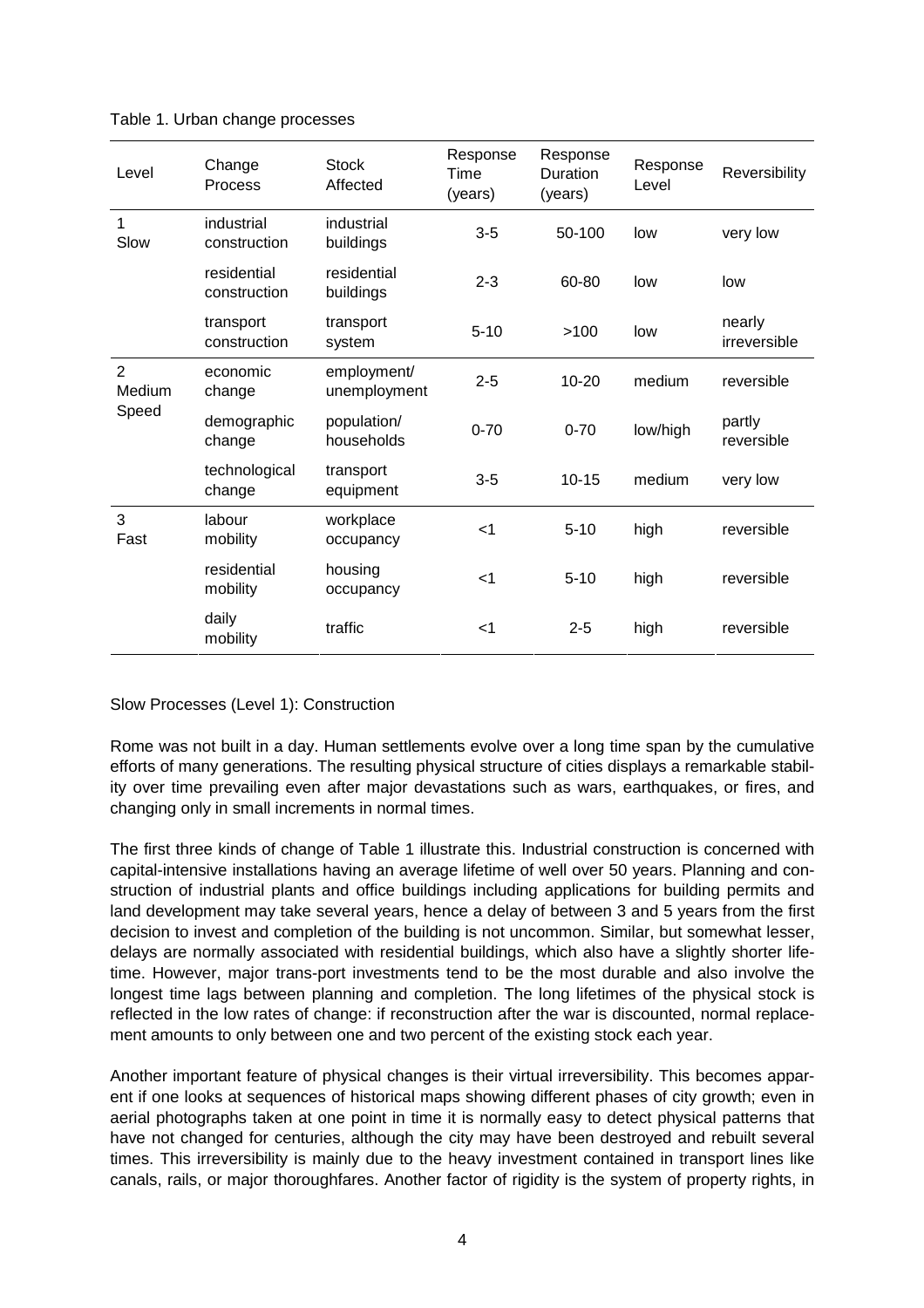particular the separation of public and private land, which makes it very difficult to establish totally new patterns of rights-of-way and land use. In comparison, buildings may be called less permanent, because they may be replaced or converted to other uses by private decisions; but since they, too, represent substantial investments, demolition and conversions affect only a minimal percentage of buildings each year.

### Medium-Speed Processes (Level 2): Economic, Social, Technological Change

Underneath this major current of urban change there are more rapid fluctuations or cycles affecting various aspects of the urban fabric such as the economy, the social composition of the population, or the communication systems. They result in subtle shifts or fundamental transitions in the way the physical structure of cities is utilized, and these changes are visible only on a mediumterm scale. The three kinds of change in the middle section of Table 1 are examples of such changes.

The most significant kind of economic change are changes of the number and sectoral composition of employment. These changes primarily reflect the secular transition of the production system from primary and secondary to tertiary and quaternary industries caused by technological innovation and changing consumption patterns. They also reflect world-wide cycles of prosperity and recession, exports and imports, resources and prices. In general, the regional economic system tries to respond immediately to exogenously imposed economic change, but frictions on the labour market (in the growth case) or union power and government controls (in the recession case) delay this adjustment process. The normal lifetime of employment decisions equals the average life-cycle of a firm, which is in the range of between 10 and 15 years. Hence the impact of economic growth or decline on the employment of an industry is rather direct and normally reversible.

Demographic changes comprise a variety of changes affecting population and households, hence there is a large variation in response time and duration within this group of changes. A more detailed list of demographic changes is presented in Table 2. Birth, aging, and death affect the number and age distribution of population as well as households. These changes are normally treated as exogenously determined and thus have no explicit response time. Their impact on the total number of population and households is small, but spread out over a long duration due to the long lifetime of individuals and households.

This changes only if specific age groups or household types are inspected. For instance, with respect to primary school attendance, the response time of births is 6 years, and because children attend primary schools only for 4 years, the impact of changing birth rates on primary schools is substantial. Similar observations apply to other stages of the educational system or occupational affiliation. Another important group of changes are those that affect household formation. Such changes are marriage, divorce, or remarriage, or all cases in which a relative joins or separates from a household. These changes, too, have no apparent time lag from the perspective of the urban analyst, while their impact on the composition of households is high and increases with rising divorce rates, earlier separation of children from their parents' home, and the gradual disappearance of the three-generation family.

Still other changes refer to important household characteristics like nationality (naturalization) or socio-economic group (income changes), but these will not be discussed here. It will be observed that with increasing disaggregation change processes tend to become unidirectional and thus by definition irreversible.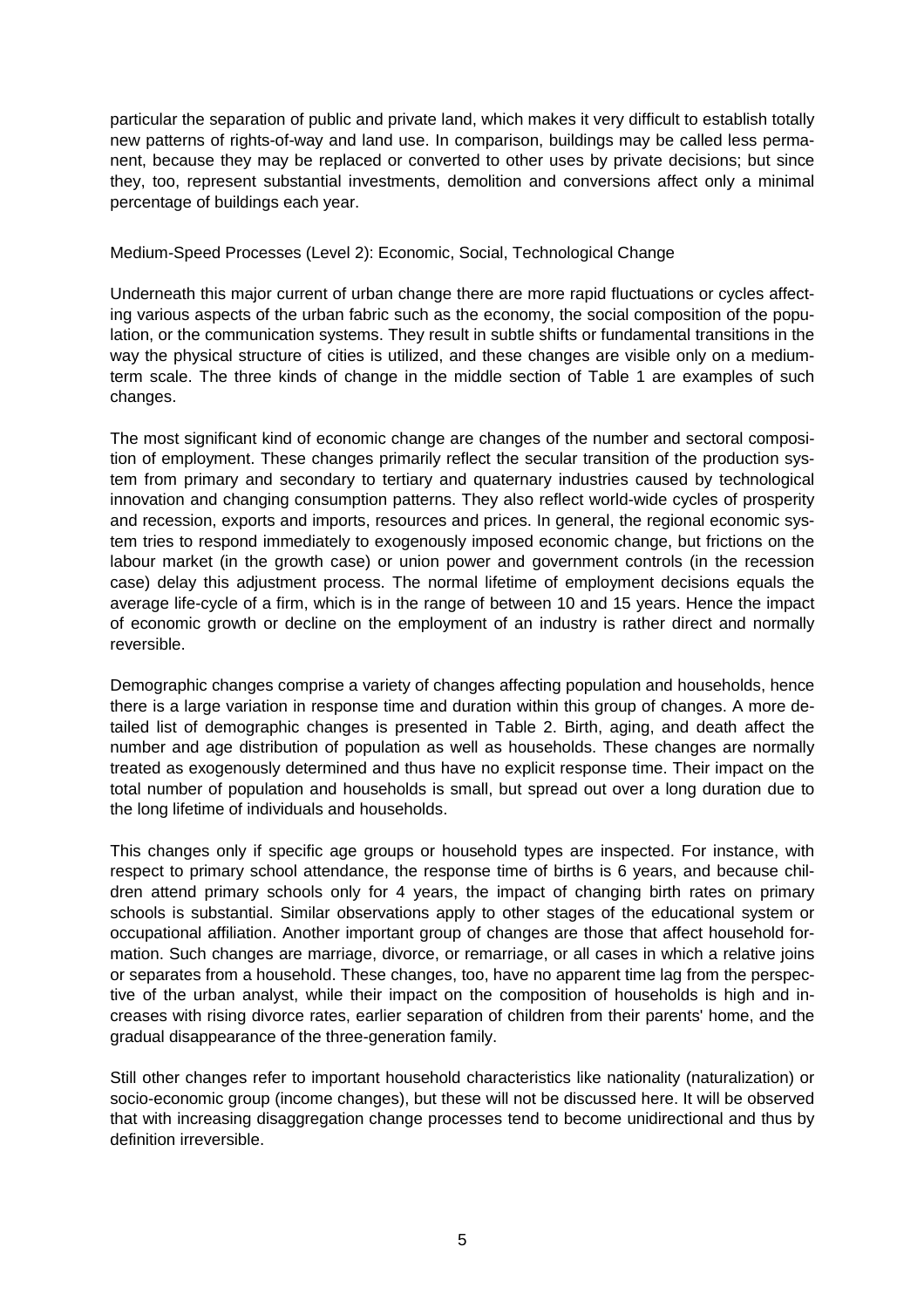| Level                             | Change<br>Process            | <b>Stock</b><br>Affected   | Response<br>Time<br>(years | Response<br>Duration<br>(years) | Response<br>Level | Reversibility             |
|-----------------------------------|------------------------------|----------------------------|----------------------------|---------------------------------|-------------------|---------------------------|
| $\overline{2}$<br>Medium<br>Speed | birth/aging/<br>death        | population/<br>households  |                            | $0 - 170$                       | low               | irreversible              |
|                                   |                              | primary<br>schools         | 6                          | $\overline{\mathcal{A}}$        | high              | irreversible              |
|                                   |                              | secondary<br>schools       | 10                         | $6 - 10$                        | medium            | irreversible              |
|                                   |                              | universities               | 18                         | $4 - 8$                         | medium            | irreversible              |
|                                   |                              | economically<br>active age | 16-22                      | 45-50                           | low               | irreversible              |
|                                   | joins/leaves<br>labour force | labour force               |                            | 10-50                           | medium            | reversible                |
|                                   | naturalization               | population/<br>households  |                            | $0 - 70$                        | low               | virtually<br>irreversible |
|                                   | marriage/<br>divorce         | households                 |                            | $1 - 50$                        | medium            | reversible                |
|                                   | relative<br>joins/leaves     | households                 |                            | $1 - 50$                        | medium            | reversible                |
|                                   | change of<br>income          | households                 |                            | $1 - 50$                        | medium            | reversible                |

### Table 2. Demographic change processes

Technological change plays already a part as one of the motors of economic change, but itself has strong impacts on all aspects of urban life, in particular on transportation and communication. Technological innovations like new generations of automobiles, buses, underground cars, new schemes of public transport operation, or new telecommunication services are introduced within a few years and have a technical and economic lifespan of between 10 and 20 years. Hence the rates of transition of the affected systems are substantial. Technological change is in principle reversible, but historical examples of technological degradation are rare.

The common characteristic of the above medium-speed changes is that they do not affect the physical structure of the city, but only the way it is used. So medium-speed changes refer to activities and equipment.

Fast Processes (Level 3): Mobility

Finally there are even more rapid phenomena of urban change that are planned and completed in less than a year's time. They refer to the mobility of people, goods, and information within given buildings and communication facilities. These changes range from job relocations and moves to the daily pattern of trips and messages. They are the most volatile occurrences of urban change, but at the same time the most easily observable. The last three kinds of change in Table 1 are representative for this category.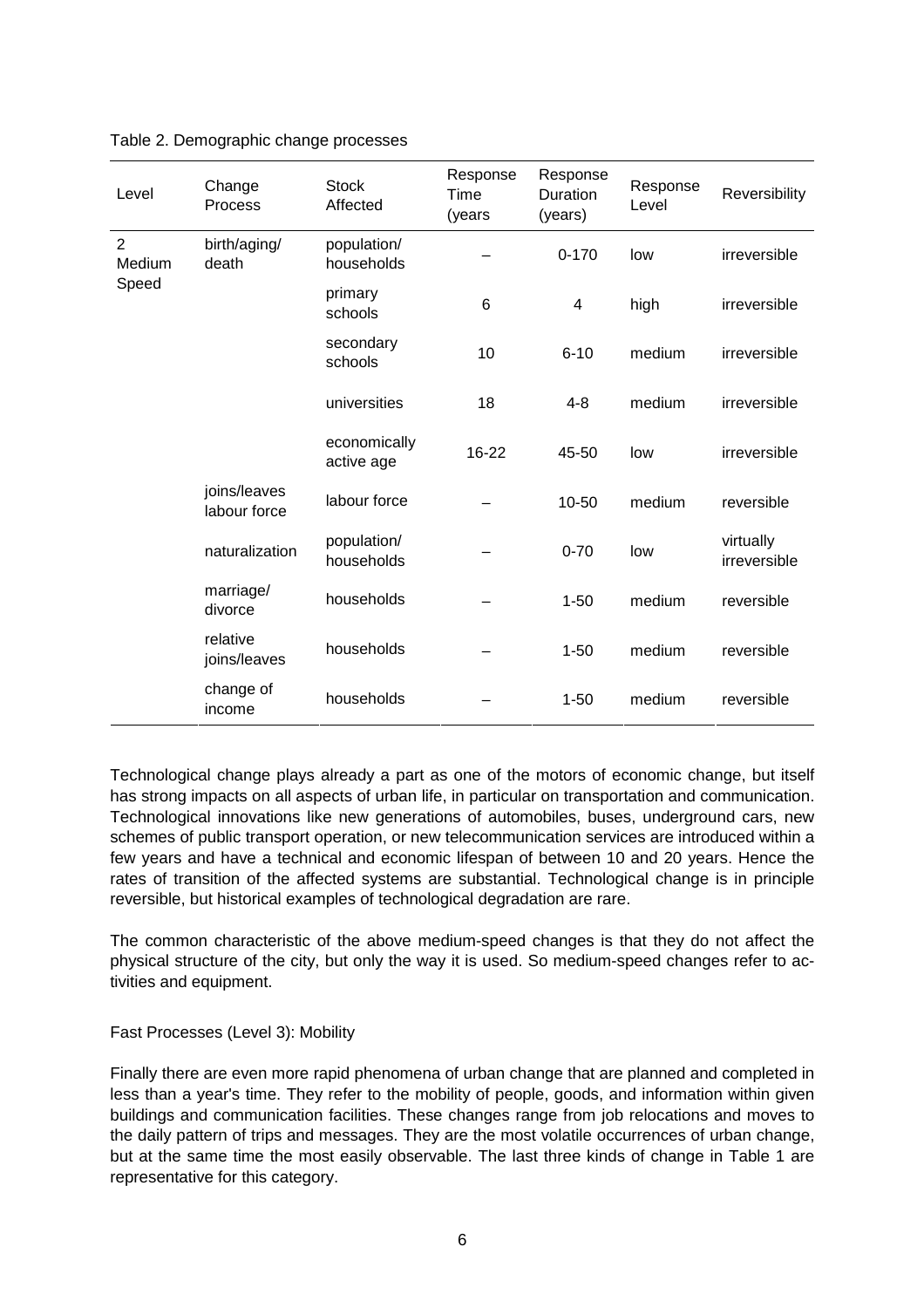A distinction has to be made between relocations and daily movements. Small firms relocate from one zone to another into vacant building space, workers decide to accept a vacant job more conveniently located to their place of residence, households move into vacant dwellings. These types of mobility involve substantial costs and effort and are therefore normally undertaken every 5 or more years. They do not change the distribution of activities, but affect the composition of vacant and occupied stock, i.e., workplace and housing occupancy. In contrast to this, daily trips have no impacts at all on any distributions in the urban system, because they start and end at the same place. So they are clearly subordinate to relocation decisions in the short term, although in the long term they play an important role for relocation decisions through the accessibility they generate. Due to this linkage, daily trips, especially work trips, have an ambiguous temporal structure: Seen as a short-term phenomenon, they are planned and completed within hours. Seen in a longer time frame, they form habitual patterns that do not change much faster than workplace and household locations. Relocations and daily movements are fully reversible.

### MODELS OF URBAN CHANGE

It is recognized that there is room for counter arguments about the categorization used in the above discussion. For a more thorough analysis, an empirical survey of urban change processes and their temporal characteristics would be desirable – it certainly would reveal some dispersion of values around the ranges suggested by Tables 1 and 2. However, even in the absence of such survey, some general conclusions can be drawn: change processes relevant for the spatial development of cities differ widely in terms of response time, duration, level of impact, and reversibility. Changes affecting the physical stock of the city (Level 1) have the longest response time and longest-lasting impacts, but occur only in small increments and are nearly irreversible Changes affecting the distribution of activities in the urban system (Level 2) have medium response times, and their impacts are less permanent and irreversible. The most rapid and shortlived changes are due to mobility processes of individuals, goods, and information within the urban system (Level 3).

What are the implications of this for the construction of urban models? The most fundamental one is that urban change processes are slow in relation to human life and planning perspectives, and that therefore urban models intended for planning should take account of the retarding forces, frictions, and delays responsible for that inertia. A second implication is that there are different levels of change with different temporal characteristics, and that these levels interact, and that therefore models of urban change should distinguish between fast, medium-speed, and slow change processes and explicitly recognize their different levels of responsiveness, duration, impact, and reversibility.

It is the theme of this paper that most existing urban models do not pay the requisite attention to the hierarchy of temporal scales of urban change. This will be demonstrated by looking briefly at two representative classes of urban models and their treatment of time. Again, first a few definitions: A model is called dynamic as opposed to static if it has an explicit time dimension, if its inputs and outputs vary over time, and if its states depend on its earlier states. A rudimentary form of dynamic model is a comparative statics one which models the change between two states. A sequence of comparative statics models is called a recursive model; in a recursive model the end state of one time period serves as the initial state of the subsequent one. Following Batty (1976), a model is called quasi-dynamic, if it contains static parts in a dynamic framework.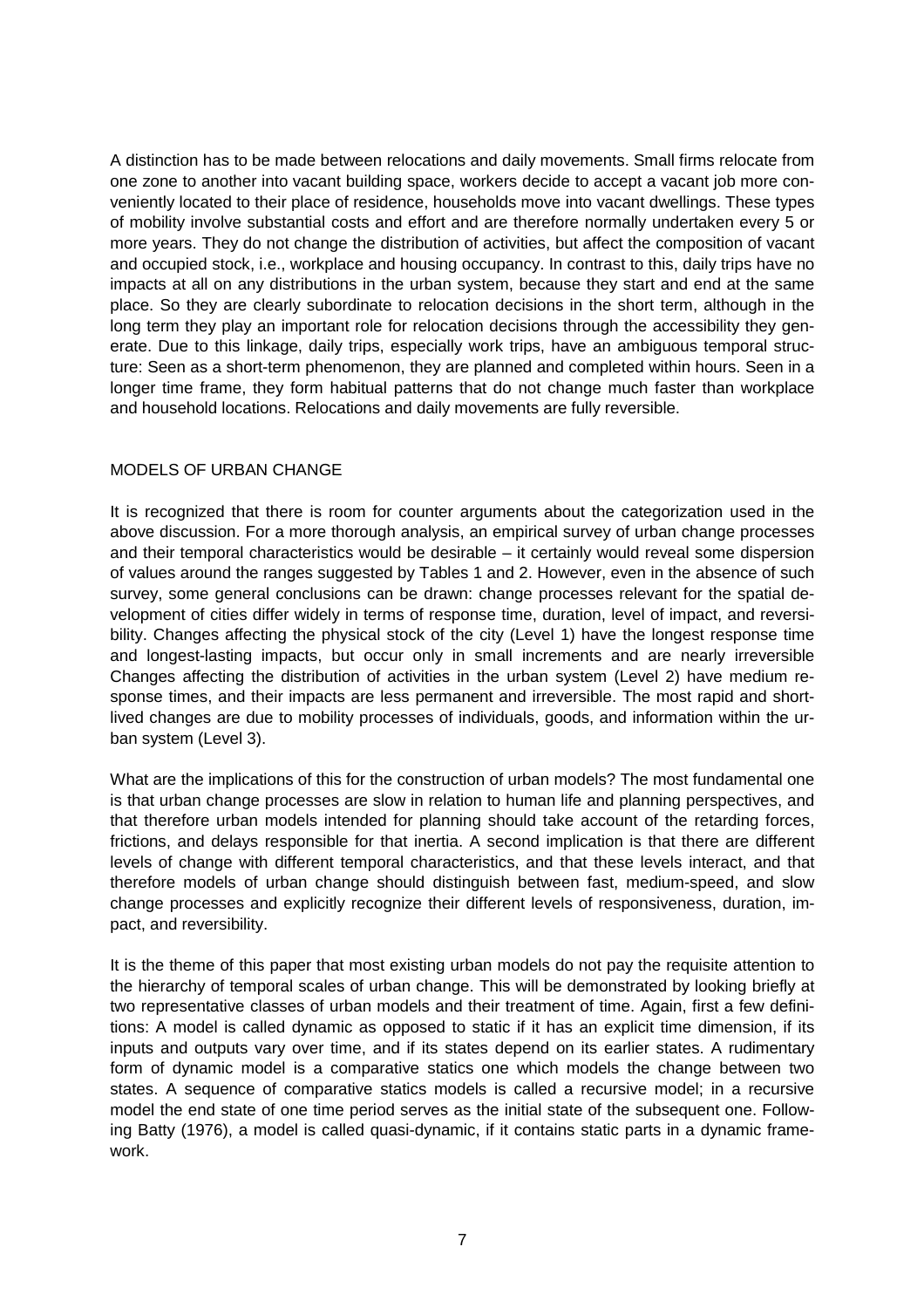#### Quasi-Dynamic Models

The majority of urban models to date are either static or quasi-dynamic. The most prominent static urban model is the ubiquitous spatial interaction model. Used as a transport model, it predicts transport flows in equilibrium at a particular point in time. Used as a location model, as in the Lowry model, it predicts an equilibrium combination of locations and flows at a particular point in time. Obviously, no considerations of time enter the rationale of this model. Rather, it welds together change processes with totally different time behaviour: medium-speed changes of activities (Level 2) and fast daily movements (Level 3). In fact the spatial interaction location model predicts a relatively slow and inert process, location, from a volatile and flexible process, travel. However, in the real world, daily travel decisions are clearly subordinate to location decisions. Of course, accessibility is relevant for location, but only in a highly aggregated, lagged, and indirect way, and always as one location factor among others.

This arbitrary exchange of cause and effect may be the prime explanation for the poor predictions generally achieved with the production-constrained spatial interaction location model. Because the model ignores the inherent inertia of the physical stock, it postulates an equilibrium which never has the time to develop. To account for this basic misconception, in most applications of the Lowry model, severe zonal constraints have to be imposed in order to get reasonable results.

The situation gets worse if the model is applied for forecasting purposes, i.e., in a quasi-dynamic framework. Even if the predicted totals look acceptable when compared with observed totals, the forecasting errors with respect to the rates of change normally do not. But only the rates of change are of interest, because the totals are known, and the rates of change are usually very small compared with the totals. Many modellers have responded to this difficulty by applying the spatial interaction location model only to the increments of activities. However, this approach makes separate models for updating the existing stock necessary: aging and household formation submodels in the case of population, and vintage submodels in the case of industrial and residential buildings, and this creates problems of subsystem linkage.

Problems of subsystem linkage arise when different, but interrelated processes are modelled together, e.g., aging and relocation (as above), basic and service employment (in the Lowry model), activities and transport (in land-use/transport models), or supply and demand (in housing or labour market models).

Some of these relationships can be formulated as constraints of one process on the other and thus be embedded in the original spatial interaction framework. This has been a field of significant accomplishments for some years (Boyce, 1977; Los, 1978, Coelho and Williams, 1978; Brotchie et al., 1980; Sharpe and Karlqvist, 1980; Leonardi, 1981). These efforts are directed at retaining the spatial interaction model through generalization, i.e., by incorporating zonal or network capacity or supply constraints in a multi-activity framework by constrained nonlinear optimization. The result is an equilibrium solution for each simulation period, which means that these approaches ignore the lag structure associated with the adjustment processes they assume. Despite their rigour and elegance, the substantive scope of these unified approaches is limited. To date there is no comprehensive unified model of urban change encompassing besides the traditional location/interaction interface models of demographic change and migration, labour mobility, or the housing and land markets.

There are only very few models in the world today that attempt to incorporate all or most of the above aspects of urban change. These models typically operate with a combination of differently constructed submodels for different subsystems or change processes. Such models will be called composite models in this paper as opposed to the unified models discussed above. Composite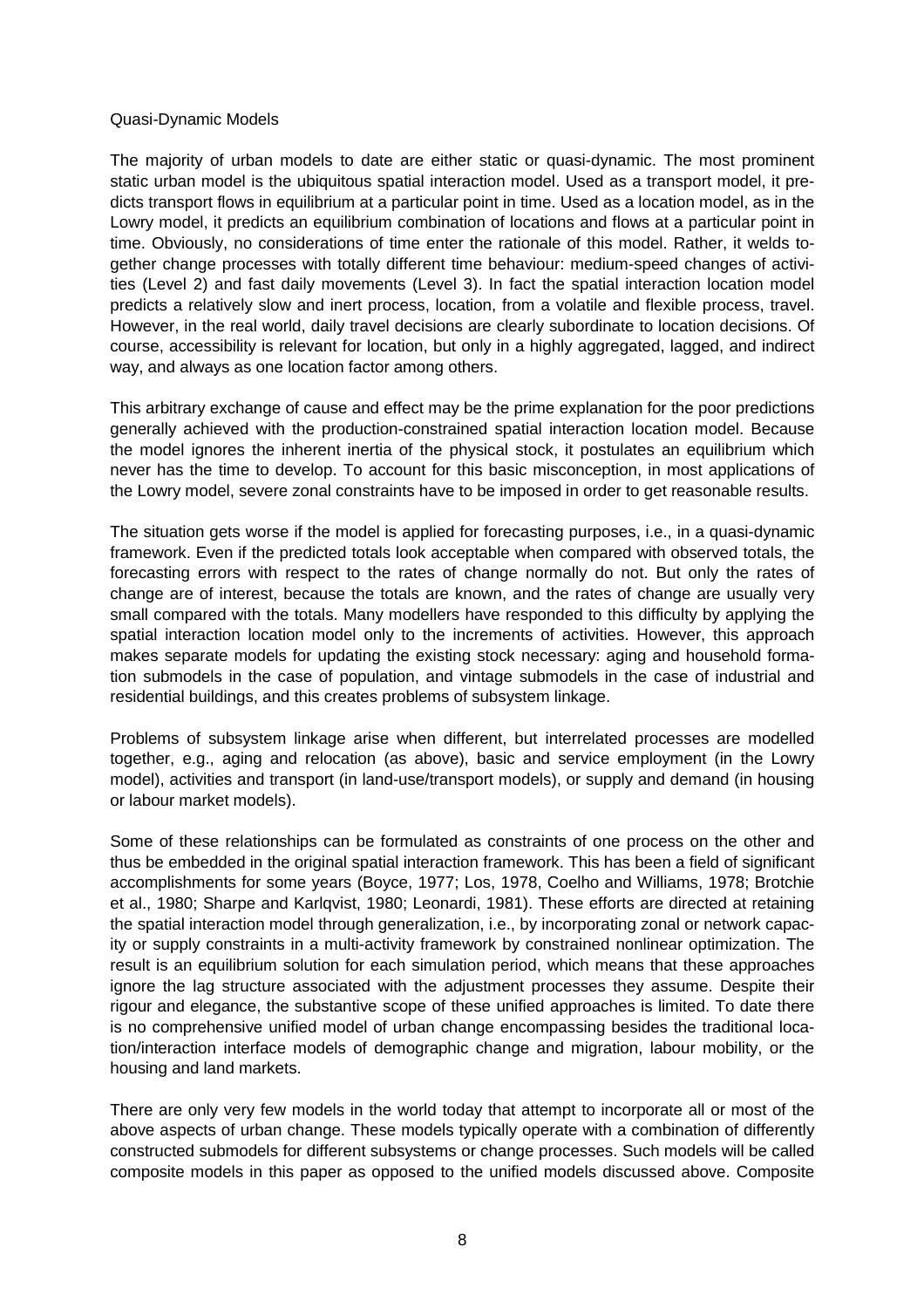models have the great advantage of much more flexibility in the selection of variables, relationships, and modelling techniques, but they have to solve the additional problem of consistently exchanging information between the submodels, and it is here where time considerations become critical.

Normally, in composite models, submodels are processed sequentially. This creates problems of consistency (e.g., when migrants entering the region at mid-period are to be merged with the existing population) or of plausibility (e.g., when two simultaneous, continuous, and interlinked processes, like household formation and housing search, have to be modelled separately). More serious problems arise when submodels are connected by essential two-way information links or operate on the same variables (e.g., household formation and labour mobility, housing demand and housing supply, housing construction and land development). In this case the decision of the modeller in which sequence the submodels are to be executed may be crucial. To decide that submodel A is to pre-cede submodel B means that A has priority access to scarce resources like land, but will not know what is going on in B before the next simulation period. Conversely, B may get less of the scarce resources, but can utilize its knowledge of the results of A immediately. Some of these problems can be reduced by iteratively processing blocks of submodels several times during a simulation period. Whatever his decision on submodel sequence, the modeller in fact decides on the implicit lag structure of the model.

The implicit lag of a recursive model is equal to the duration of its simulation period, because that is the time elapsing before changes generated in the model are perceived. However, shorter implicit lags are introduced if during a simulation period submodels are executed sequentially, i.e., later submodels operate on variables processed by earlier ones. On the other hand, iteration or other kinds of equilibration between submodels during a simulation period assume zero time delays between subsystems. The modeller may override implicit lags through explicit delays and may specify their time characteristics, i.e., time-discounting such as exponential or others. Various possibilities of working with delays have been demonstrated by Forrester (1961; 1969). Following Forrester, delays are essential for understanding complex systems, and this is in line with the assertion of bifurcation theory that already small changes in the constellation of system variables can lead to significantly different paths of system behaviour.

What are the conclusions for the choice of a period length for urban change models? Again citing Forrester, the simulation period should be short enough not to influence the behaviour of the model, in particular it should not be used to introduce implicit lags. As a rule of thumb, Forrester suggests that the period length should be half or less of the shortest relevant delay present in the system. Following this rule, most current urban models with period lengths of 5 or more years are grossly inadequate to capture the dynamics of urban change. For that, a period length of one year should be considered the maximum, if only Level 1 and Level 2 processes are to be modelled, and an even shorter period length is required, if also Level 3 changes are of interest.

# Fully Dynamic Models

An interesting way to arrive at fully dynamic urban models is to interpret the convergence to equilibrium of static models as an adjustment process over time. This permits the investigation of the time path of an urban system as a sequence of equilibrium-seeking steps which may or may not arrive at equilibrium depending on exogenous influences.

One of the most-published modelling innovations of this kind is the demand-driven location model derived from the Harris-Wilson shopping model (Harris and Wilson, 1978). The basic idea of the model is ingeniously simple: it starts from the production-constrained shopping-trip model of the Lakshmanan-Hansen(1965) type and interprets its column sums, depending on their sign, as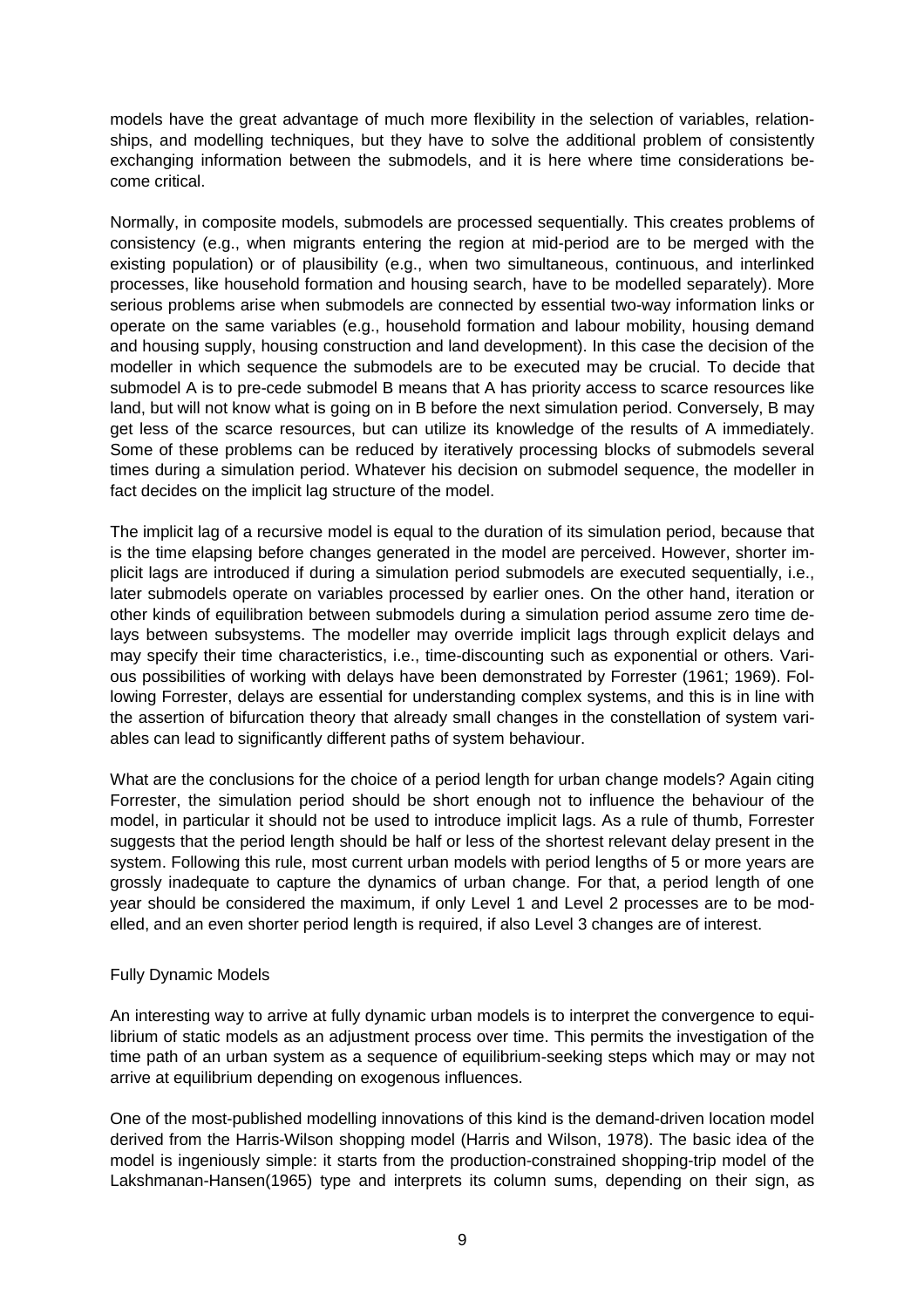unsatisfied demand or excess supply and uses this information to drive the growth or decline of retail facilities (see, e.g., Beaumont et al., 1981):

$$
\dot{W}_j = \varepsilon \left[ \sum_i \frac{W_j^{\alpha} \exp(-\beta_1 \ c_{ij})}{\sum_j W_j^{\alpha} \exp(-\beta_1 \ c_{ij})} \ e_i P_i - \kappa W_j \right] W_j \tag{1}
$$

where the  $W_j$ are retail facilities in retail zones *j*, the  $e_i$  are shopping expenditures of population  $P_i$ of zones *i* in *j*, k indicates the costs of supplying retail services in *j*, and  $\varepsilon$  is an elasticity parameter determining the speed of the adjustment process, and  $\beta_1$  the parameter of te deterrence function. In the absence of external stimuli, the model produces logistic growth of shopping centres up to a spatial equilibrium, but due to its nonlinearities it displays a variety of bifurcations for different combinations of its parameters  $\alpha$ ,  $\beta_1$ , and  $\varepsilon$ , and for different initial distributions of  $P_i$  and  $W_j$ .

For the purpose of this paper, the question to be asked is how the model treats time. On the positive side it is noted that through the parameter  $\varepsilon$  the speed of the adjustment process modelled can be controlled and is not determined implicitly by the period length. Also explicit delays, although not present in this formulation, might easily be introduced. On the critical side, the first point to be made is that the model, like all spatial interaction models, predicts a slow process, establishing retail facilities, from a fast process, shopping trips, but it must be conceded that retail is the one case where this causal direction is not altogether unreasonable given the relatively free choice of customers in a surplus society. Much more important is the point that the model fails when the difference in equation (1) is negative, i.e., when the model in the case of excess supply predicts decline. If that occurs, it becomes apparent that the spatial interaction model confounds Level 1 changes (construction) with Level 2 changes (activity location) and Level 3 changes (mobility). In particular, the model is unable to distinguish between the different degrees of reversibility associated with the processes on each level, and consequently will in this case overpredict derelict stock at one place and growth at others.

The failure of the model to recognize the inertia of the existing stock becomes even more pronounced where it is used to predict the evolution of residential structure (Beaumont et al., 1981):

$$
\dot{H}_i = \eta \left[ a \sum_j \frac{H_i \exp(-\beta_2 \ c_{ij})}{\sum_i H_i \exp(-\beta_2 \ c_{ij})} E_j - H_i \right] H_i \tag{2}
$$

where  $H_i$  are dwellings in residential zones *i*, and  $E_j$  are workplaces in work zones *j. H<sub>i</sub>* is the attractiveness of the housing supply in  $i$  and is defined as an additive function of supply volume, accessibility to retail, and housing density, the latter with a negative sign. The coefficient a indicates the number of households per worker, the parameter  $\eta$  is an elasticity corresponding to  $\varepsilon$  in equation (1), and  $\beta_2$  is the parameter of the deterrence function It is obvious that the first expression in the brackets represents the sum of work trips ending in *i*. Numerical experiments conducted with this model (Beaumont et al., 1981) produced oscillations in the housing stock that have no resemblance with the evolution of real cities. It is simply not true that unattractive housing stock is immediately removed, rather it will go through several phases of filtering down and degradation or upgrading and reappearance on the market, depending on the specific economic situation and legal and political framework existing at that time, and only a minimal share of dwellings will eventually be demolished, mostly in the course of displacement processes, i.e., in order to make way for other more profitable land uses. Of course, nothing of this sort is reflected in the dynamics of this model. Obviously, the authors are well aware of this problem. In one experiment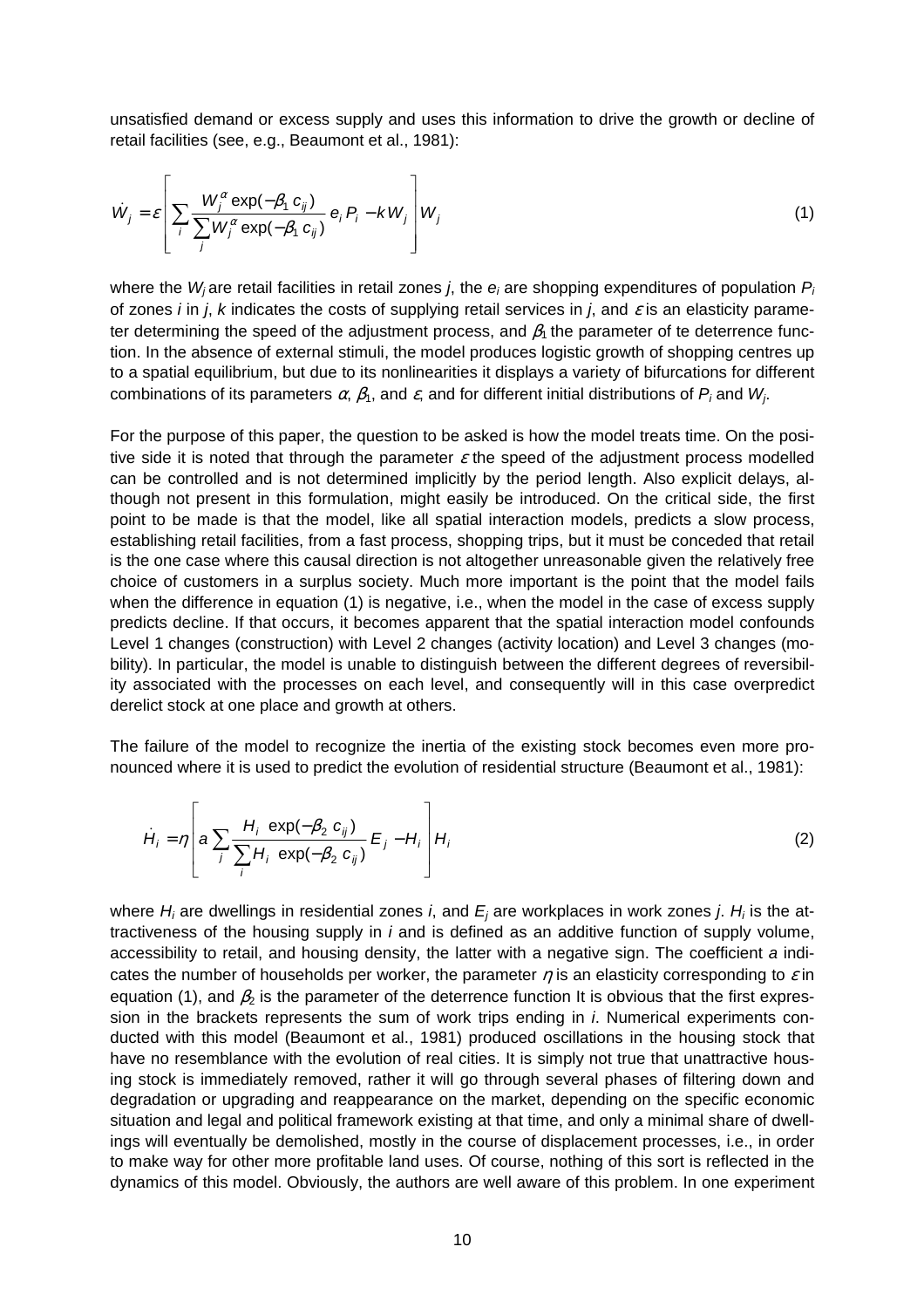(Clarke and Wilson, 1981) they ruled out decline altogether, but as decline exists, this is hardly a solution to the problem. The conclusion is that it is necessary to recognize physical growth (construction) and physical decline (demolition) as two separate, interrelated change processes with different time structures.

Another question to be asked about this model is how it takes up exogenous information. It appears that most of the drama displayed in the experiments published is due to the fact that extremely unlikely initial conditions such as uniform distributions of population, retail, and transport, were assumed. It would be interesting to know how the model would behave if it were fitted to data of an existing city and then started from that data. Most probably it would not move anywhere. The reason for this conjecture is simply that the model has no exogenous variables that could push it away from an equilibrium state once reached. For instance, if it is plausible that the "corner-shop to supermarket transition" (Wilson and Oulton, 1983) is mainly a consequence of growth in car ownership, this can be reflected in this model only by changes in its parameters  $\varepsilon$ and  $\beta_2$  which may be more difficult to predict than the size of the shopping centres themselves.

Another well-known and much discussed dynamic urban model is that of the Brussels group (Allen et al., 1981). Their model approaches the issue of dynamics in urban systems from a different direction. It is based on the concept of self-organization through random perturbations found on the molecular or genetic level in physical or biological systems. The Brussels model is more elaborate than the one developed by Wilson and his colleagues as it has four industrial sectors and, instead of housing, two population groups. By some rearrangement, dropping of subscripts, and adjustment of notation, the corresponding parts of the two models can be made comparable:

$$
\dot{W}_j = \varepsilon \left[ \sum_i \frac{\left[ A_j \left( k + c_{ij} \right)^{-\beta_i} \right]^{\alpha}}{\sum_j \left[ A_j \left( k + c_{ij} \right)^{-\beta_i} \right]^{\alpha}} e_j P_i - \left( k + c_{ij} \right) W_j \right] W_j \tag{3}
$$

is the equation which in the Brussels model predicts growth and decline of retail facilities  $W_j$  in retail zones  $i$ , and

$$
\dot{P}_{ih} = \eta_h \left[ \sum_j \frac{R_i \exp(-\beta_{2h} d_{ij})}{\sum_i R_i \exp(-\beta_{2h} d_{ij})} \sum_s \xi_{hs} E_{js} - P_{ih} \right] P_{ih}
$$
\n(4)

is the equation in the Brussels model predicting population  $P_{ih}$  of socio-economic group h in residential zones *i*. Identical notations have the same meaning as in equations (1) and (2). It is immediately obvious that equations (3) and (4) are very similar to equations (1) and (2), respectively. The differences are of technical nature, e.g., in equation (4)  $\xi_{hs}$  is an inverse activity rate relating employment  $E_{is}$  of sector s in zones *j* to population of socio-economic group *h* instead of to housing, or lie in the definition and use of the attractiveness terms,  $A_j$  for retail and  $R_i$  for population. The different formulations of attractiveness are not discussed here, because in both models they do not seem to be based on any sort of social, psychological, or behavioural theory. Both,  $A_j$  and  $R_i$ , like  $H_i$  of equation (2), contain a measure of supply inversely related to density or crowding, so that the attractiveness terms, with the exception of  $W_j$  in equation (1), enhance growth, but prevent overcrowding. However the two models differ in the way they produce bifurcations. While in the Wilson et al. model bifurcations are systematically explored by parametric variations, in the Brussels model they are generated by random disturbances. The dynamic behaviour produced by the two models, however, seems to be very similar.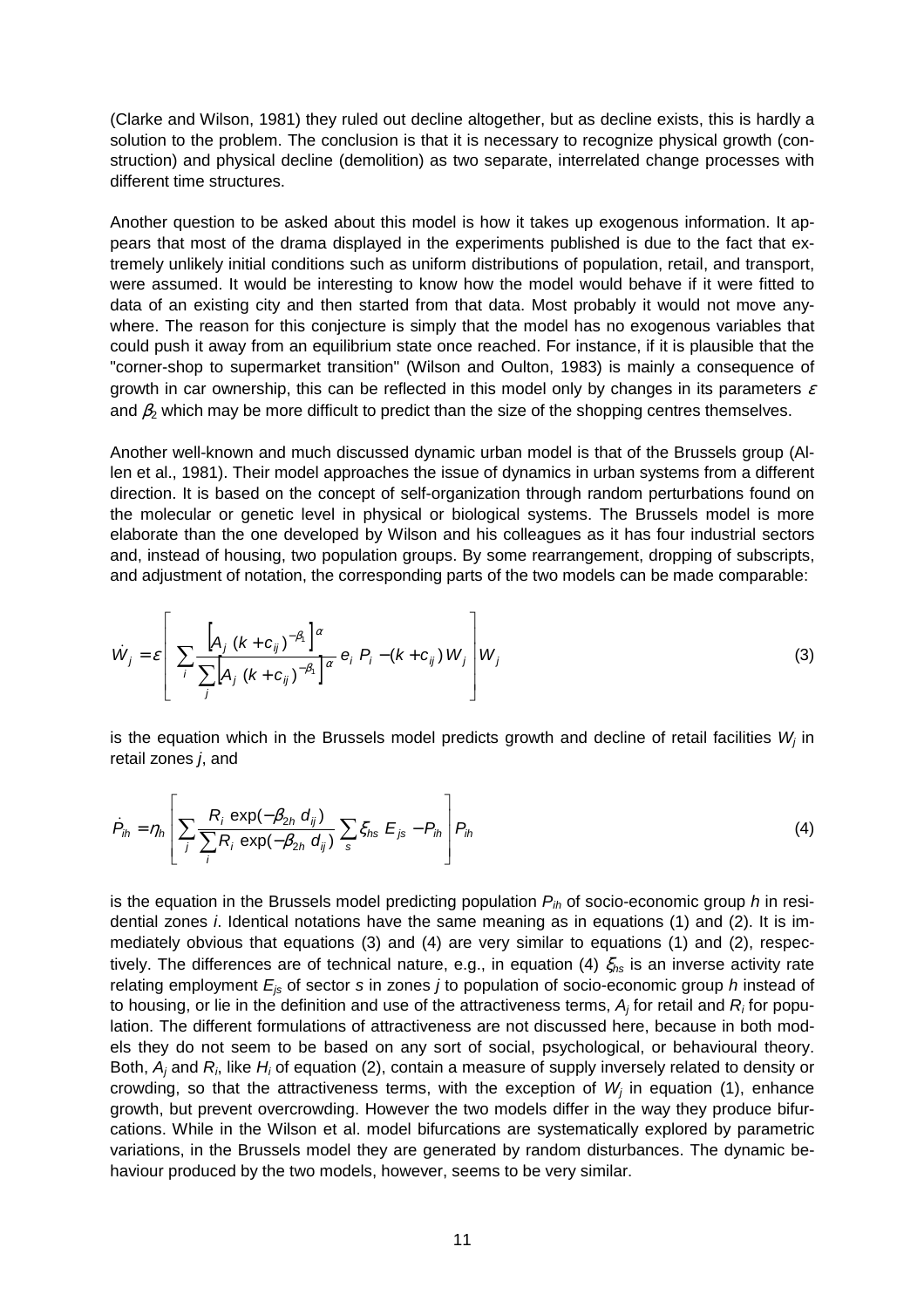If the two models are so much alike, the critical comments made earlier apply also to the Brussels model. In particular, the inability of these models to distinguish between growth and decline and their different time characteristics casts serious doubts on their claim to be even prototypes of models of urban evolution. Given their wide publication and the high reputation of their authors, one can easily imagine a wave of urban models following the recipe: take a few logistic equations, add some nonlinearities and noise, and get lots of interesting dynamics. The question is what one can gain by studying the dynamics of such models, an understanding of the evolution of cities or just of models (Sayer, 1979)?

# A MULTILEVEL MODEL OF URBAN CHANGE

It is not the intention of this paper to propose a particular urban model. However, after so much criticism of other models, a few positive remarks on how time might be treated in models of urban change may be due. Therefore, in the final section of this paper the outline of an urban model is sketched that solves some of the problems by being multilevel in its temporal dimension. The background of this exercise is work of the authors for simulating long-term change processes in the urban region of Dortmund, FRG. The model does not exist in full, but most of its components are operational (see Wegener, 1982; 1983b).

### Scope of the Model

The model approach is based on the conviction that, as a minimum, all nine change processes contained in Table 1 need to be included in a model of urban change, and these are (i) industrial construction, (ii) residential construction, (iii) transport construction, (iv) economic change, (v) demographic change, (vi) technological change, (vii) labour mobility, (viii) residential mobility and (ix) daily mobility.

Other kinds of changes, e.g., related to public facilities, utilities, energy, environmental resources, etc., may also qualify for inclusion, but are not considered here to simplify the discussion. One of the nine change processes, transport construction, is treated as exogenous, because transport investments are normally public. The eight remaining change processes are partly exogenous, partly endogenous. Each change process can be disaggregated into subprocesses just like Table 2 disaggregates demographic change.

Figure 1 shows a hierarchical representation of the nine change processes with two levels of subprocesses. On the lowest level, subprocesses are called process modules. They are the basic building blocks of the model.

### Choice and Non-Choice Processes

The lowest-level processes or process modules in Figure 1 can be classified with respect to causation. Most of them are the outcome of a more or less rational decision by one sort of actor, actors being individuals, households, firms, landlords, investors, and others. However, some processes are not decision-based, such as aging and death. This distinction is relevant for model construction, because decision-based processes can be modelled with theoretically well-founded choice models, while others cannot. Non-choice processes, on the other hand, can be well modelled with probabilistic transition or Markov models, because they depend only on an initial state, a transition probability, and time.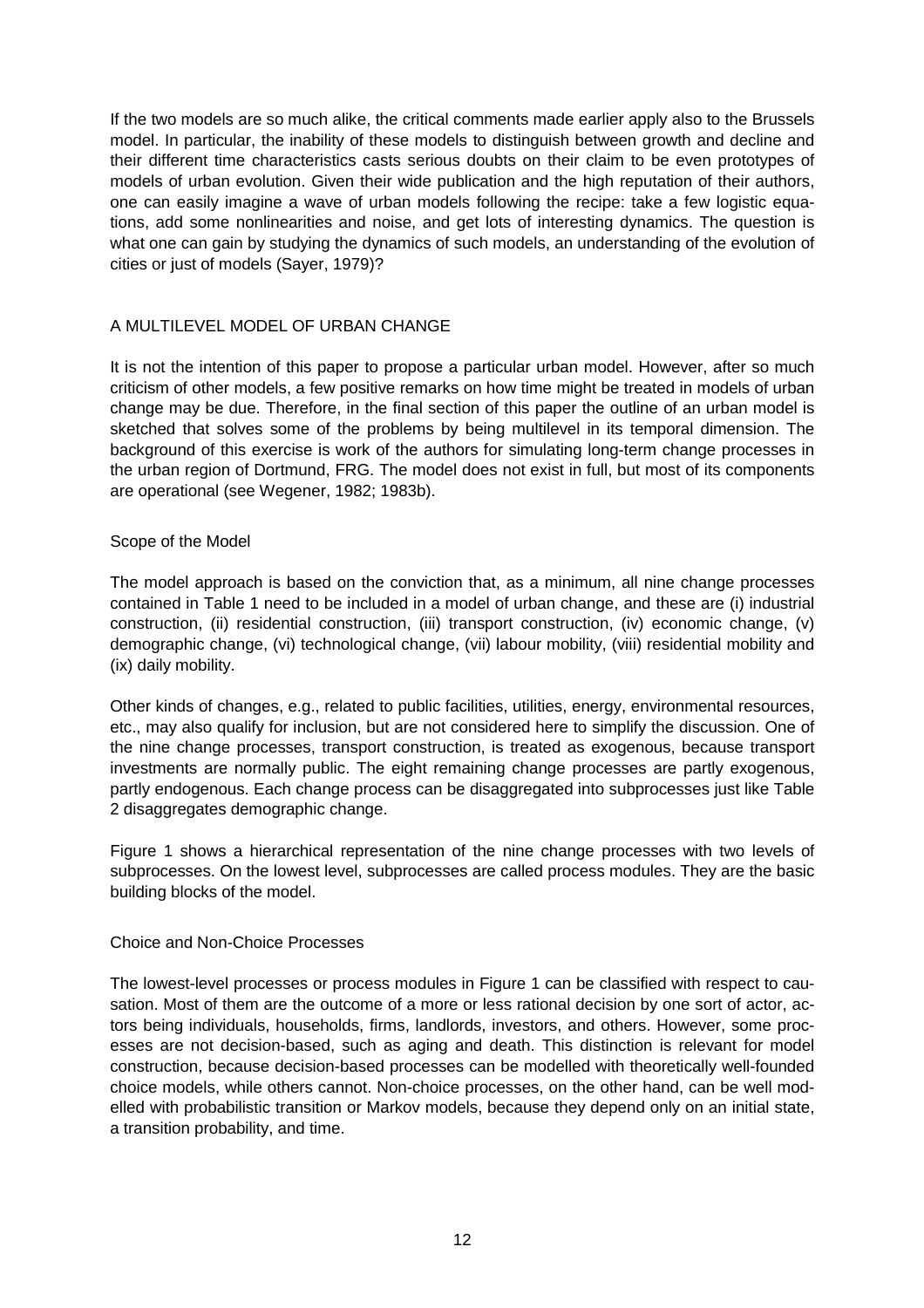

Figure 1. Process modules of urban change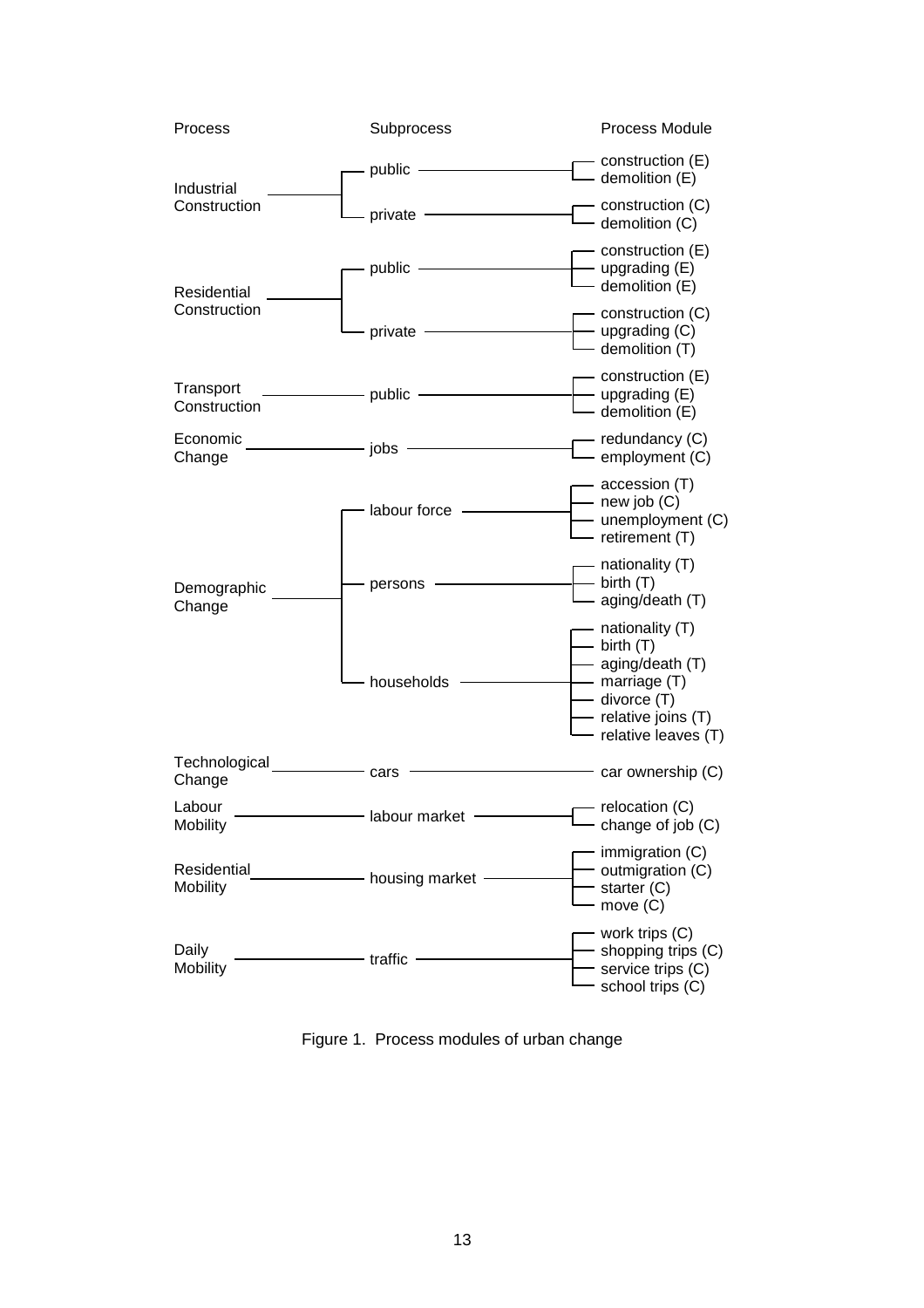The decision of the modeller whether a process is to be treated in the model as a choice or nonchoice process is not a clear-cut one, but depends on the aggregation of the model and the perspective of the modeller. Only aging and death are positively not at the disposal of the persons involved, but, to name just a few, marrying, having children, being divorced, joining or leaving a household are. Despite of this it is common practice in demographic modelling to predict birth, marriage, and divorce probabilistically, i.e., as a non-choice process. This is reasonable, because the causal chains behind such processes are beyond the interest of the demographer. More generally speaking, if the causation of a process is of no interest for the purpose of the model, it can be modelled as a non-choice process, otherwise it should be modelled in a choice model.

Based on these considerations, the process modules in Figure 1 are classified either as choice modules, denoted by C, or as transition modules, denoted by T, with exogenous modules denoted by E.

## Choice Modules

A choice module is a procedure simulating a probabilistic choice process in a given context. For this purpose, the procedure first generates a choice situation and then makes a choice based on random utility maximization. The simulation of a choice process in the choice module has four phases: a sampling phase, a search phase, a choice phase, and an aggregation phase:

- In the sampling phase, a decision maker or choice actor is sampled from all possible choice actors depending on the given context.
- In the search phase, the choice set is searched for a suitable choice alternative, and one alternative is selected.
- In the choice phase, a decision is made to accept the selected alternative or not.
- In the aggregation phase, the consequences of the choice are aggregated and executed in the system.

A typical choice module represents the behaviour of a household in the housing market (Wegener, 1983a). In the sampling phase, a household looking for a dwelling is sampled. It is assumed that its propensity to move depends on its satisfaction with its present dwelling. In the search phase, the sampled household looks for a suitable dwelling. It is assumed that it first chooses a zone in which to look for a dwelling, and this is not independent of its present residence and work zones. The household then looks for a vacant dwelling in that zone, guided by the attractiveness and price of vacant dwellings. In the choice phase, the household decides whether to accept an inspected dwelling or not. It is assumed that it accepts the dwelling if it can significantly improve its housing satisfaction. If it declines, it enters another search phase. In the aggregation phase, all changes of the relevant household and housing distributions, multiplied by the sampling factor, are performed.

Random utility choice models have first been introduced into transportation modelling (McFadden, 1974; Domencich and McFadden, 1975; Williams, 1977), and have been extended to modelling location (e.g., Anas, 1975; McFadden, 1978; Williams and Senior, 1978). The choice module concept is in effect the embedding of a random utility choice model in the framework of microsimulation. The principle of microsimulation consists in drawing sequences of random numbers and mapping them into cumulated probability distributions. This method has been first used in social science applications by Orcutt et al. (1961) and in urban simulation by Chapin and Weiss (1968), and has recently received new interest for its flexibility and ease of application (Kreibich, 1979; Clarke et al., 1980).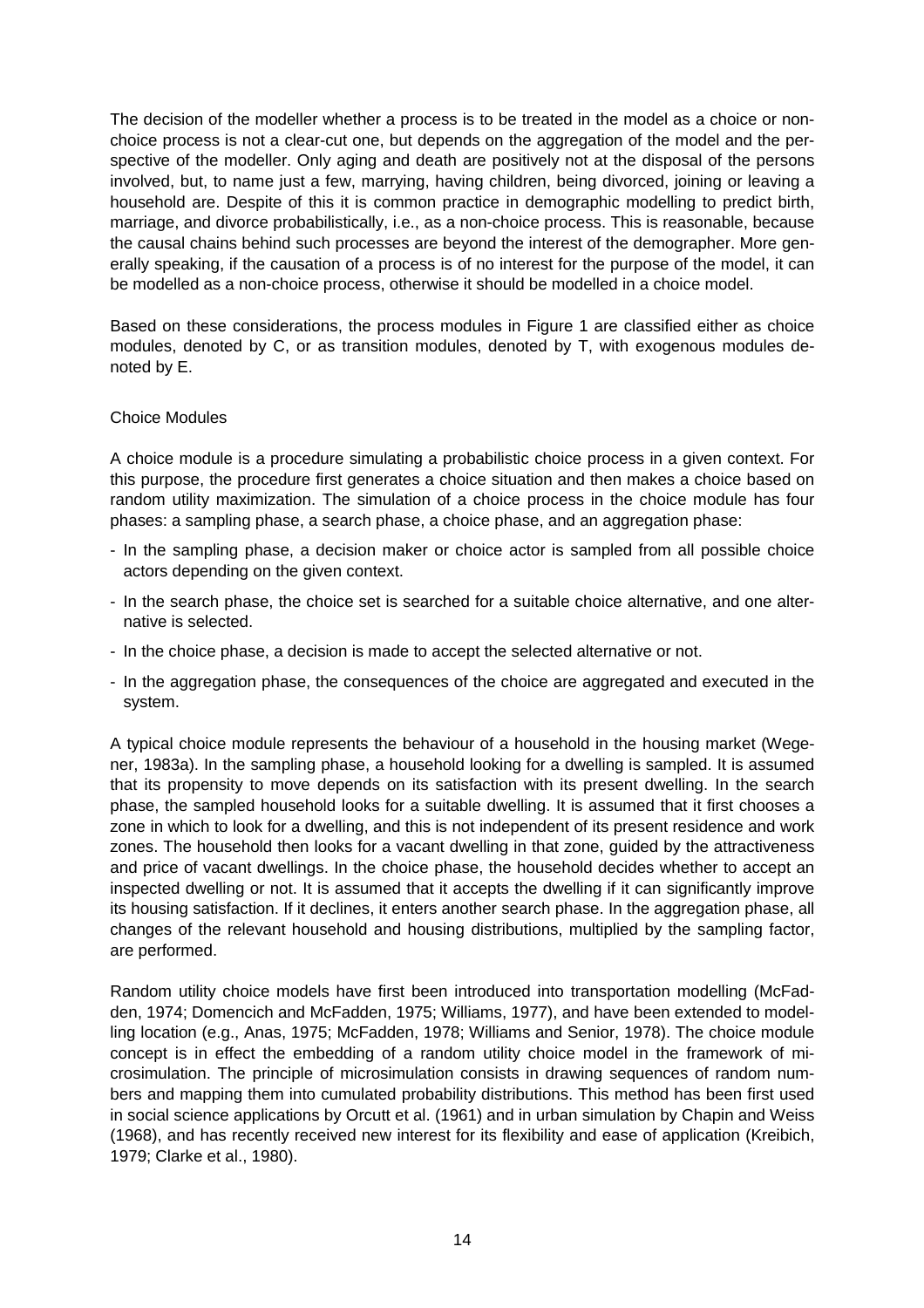## Transition Modules

A transition module is a procedure simulating a probabilistic transition in a given context. For this purpose, the procedure first generates an initial distribution and then performs a transition in it conditional on an exogenously specified transition probability. The simulation of a transition in the transition module has three phases:

- In the sampling phase, a transition object is sampled from all possible objects depending on the given context.
- In the transition phase, the transition is performed or not.
- In the aggregation phase, the consequences of the transition are aggregated and executed in the system.

A typical transition module represents the evolution of a household during a certain time interval (Wegener, 1983a). In the sampling phase, a household is sampled for processing, usually pro rata. In the transition phase, it is promoted to another household category with respect to nationality, age, income, or size conditional on the relevant transition probabilities for naturalization, aging, change of income, and birth of child, divorce, relative joins or leaves household, and death. In the aggregation phase, all changes of the relevant household distributions affected by the transition are performed.

Probabilistic models of transitions have been widely used in demography in the form of the cohort-survival technique and have been generalized to include migrations (Rogers, 1975) and more recently other transitions such as marriage, divorce, labour force accession, and retirement. An important extension of the multistate transition model has been the introduction of parametrized age-dependent schedules of such transitions instead of observed age-specific transition rates (Rogers, 1982). The use of parametrized schedules has many advantages, e.g., it permits substitution of missing data and projection of schedules into the future. Microanalytic transition models using Monte Carlo simulation have been applied, for instance, to modelling household formation processes (e.g., Kain et al., 1976).

### Multilevel Linking of Process Modules

The process modules are linked by a file system and driven by a scheduler. The file system is a system of random-access datasets containing at each point in time a complete representation of the current state of the system and of all previous states generated up to that point by the model. The scheduler is a computer program to activate process modules in a specified sequence.

Each process module is designed such that it picks up all necessary information about the current and past states of the system from the file system and, after its operation, does all the housekeeping necessary to restore the system's consistency. Hence, no matter in which sequence the process modules are activated, each process module finds a consistent and up-to-date system and leaves one behind.

In an ideal model of urban change, the process modules would be initiated by the scheduler in a random order subject to probability distributions reflecting their frequency of occurrence in the real world. Such a model would, by totally dissolving the notion of a simulation period, optimally reproduce the interwoven fabric of events in time. Unfortunately, even with a modest degree of spatial resolution and contextual disaggregation, such a model would be too expensive to run on the present generation of computers (though probably not on the next one). Therefore, some degree of economizing through aggregation is required.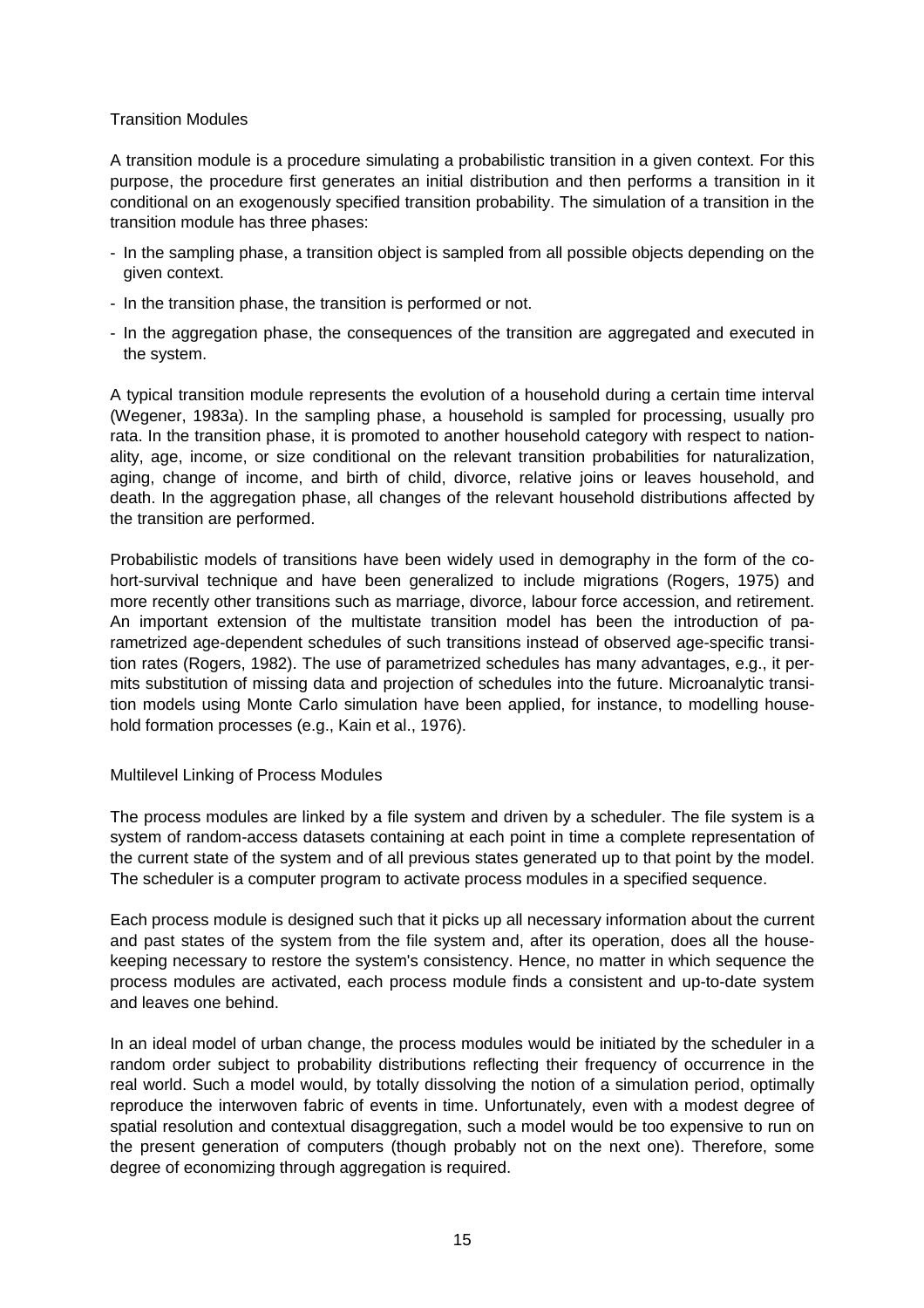The idea how this can be achieved is simple, but requires some technical sophistication. It consists in establishing a temporal framework of nested simulation periods of different lengths as multiples of a very short incremental period, a month or a quarter say. If a process module is now activated by the scheduler, it is told the number of incremental units of time it is supposed to remain active. The process module takes this information to calculate the number of micro events to be processed during that time interval. If the number is large, the process module can increase its sampling factor or resolution and thus save computer time. Transition modules, beyond a certain level of aggregation, can be more efficiently executed in the aggregate, as Markov models.

The association of an appropriate simulation period to each type of process has to be determined along the criteria contained in Tables 1 and 2. This means that Level 1 or construction modules are called only once every few years, because their rates of change are so small and their impacts are so much delayed. However, large-scale investments or deinvestments like the construction or closure of a major plant or the opening of a major new transport line can be treated as historical events and entered into the simulation at exactly the time they occur. An advantage of this is that the number of times the transport model has to be run is kept as low as possible  $-$  a similar suggestion to that was already made by Batty (1976).

Level 2 changes, i.e., economic, demographic, and technological changes are called upon in a yearly rhythm. This corresponds to the one-year age groups normally used in demography and permits efficient aggregate models. However, Level 3 or mobility processes are processed on a monthly or quarterly basis to allow for the short response times in and between the labour and housing markets. Fortunately, this is not more time-consuming than a longer time period except for some initialization overhead, because these two process modules are microsimulations. Note that there is no transport model on Level 3. Instead, with each change of job or residence simulated in the labour or housing market modules, the trip tables affected are updated accordingly.

Of the process modules contained in Figure 1, only the labour market microsimulation presently does not exist. Operational microsimulation models exist for the housing market and for public industrial and residential construction. For the other process modules aggregate model versions are operational (Wegener, 1983a; 1983b). However, only a rudimentary fixed-period version of the scheduler program exists to date. It would be an interesting question to find out if the scheduler program might be equipped with a learning capacity, i.e., if it could monitor the rates of change generated by the process modules and modify their frequency of activation accordingly.

### **CONCLUSION**

It has been the intention of this paper to point to a neglected dimension of urban modelling research, time. Starting from a reflection on the different levels of awareness of the importance of time in urban theory at different times, it has been attempted to demonstrate that even the most recent efforts to capture time in dynamical urban models still have some way to go to become models of urban evolution.

In a short paper, hardly the surface of such an enormously difficult theme could be scratched. Nothing could be said about important topics such as data, calibration or validation, analytical solutions versus simulations, small or large models of urban change. However, it was felt that it was much more important to first sort out in our heads what the processes we are trying to model really are. But even that has not become clear at all. The more we try to understand, the more we have to confess that a lifetime after Patrick Geddes we have not made very much progress. Stumbling from the manifest to the mysterious, from the simple to the intricate, in the end we know only one thing certain: it changes.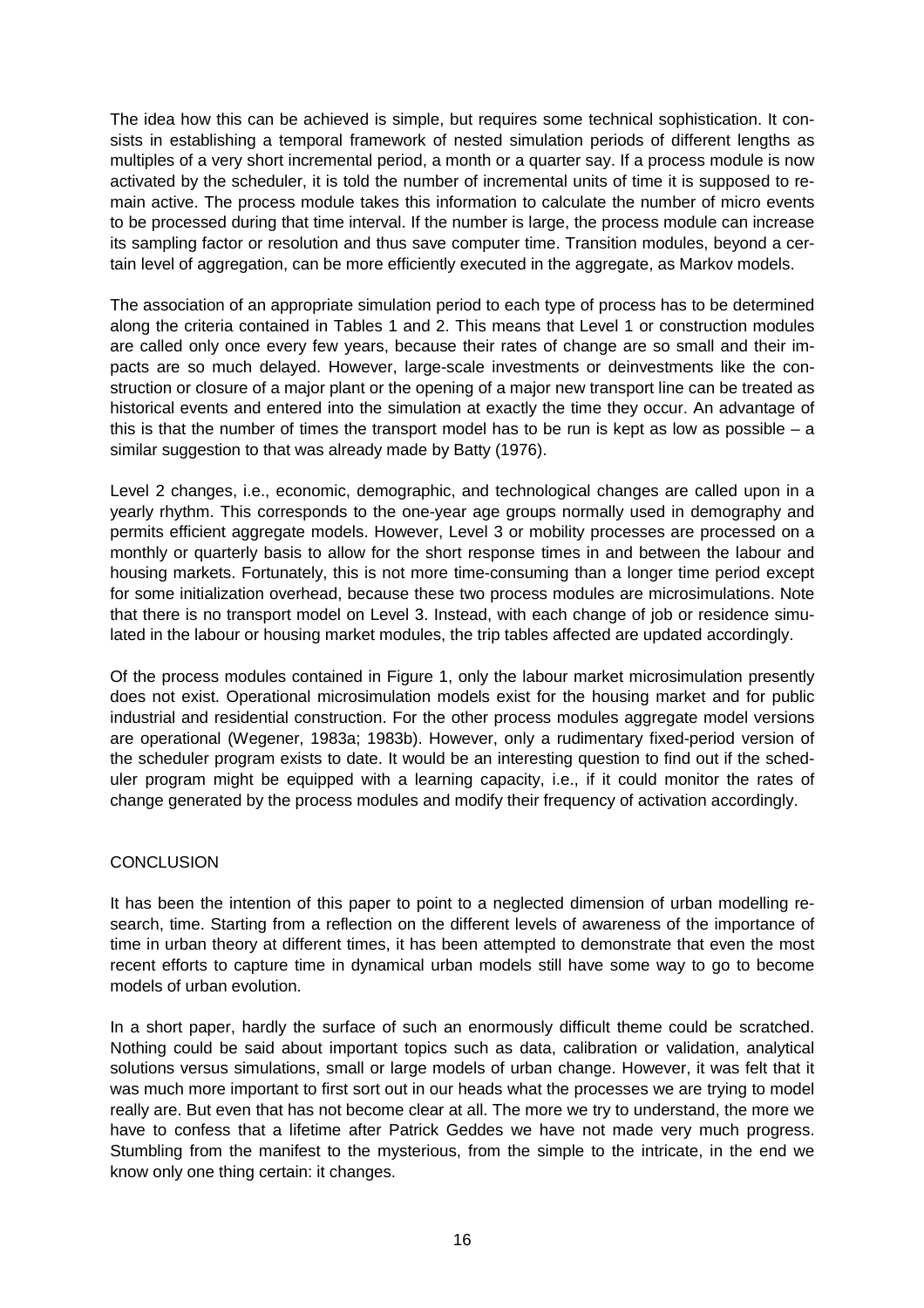### **REFERENCES**

Allen, P.M., Sanglier, M. and Boon, F., 1981, Intra-Urban Evolution, Part II, in Kahn, D., 1981, (Ed.), Models of Urban Settlement and Structure as Dynamic Self-Organizing Systems (Department of Transportation, Washington, D.C.

Alonso, W., 1964, Location and Land Use, Harvard University Press, Cambridge, Massachusetts.

Anas, A., 1975, The Empirical Calibration and Testing of a Simulation Model of Residential Location, Environment and Planning A, 7, 899-920.

Anas, A., 1983, Discrete Choice Theory, Information Theory, and the Multinomial Logit and Gravity Models, Transportation Research B, 17, 13-23.

Batty, M., 1971, Modelling Cities as Dynamic Systems, Nature, 231, 425-428.

Batty, M., 1976, Urban Modelling: Algorithms, Calibrations, Predictions, Cambridge University Press, London.

Beaumont, J.R., Clarke, M. and Wilson, A.G., 1981, The Dynamics of Urban Spatial Structure: Some Exploratory Results Using Difference Equations and Bifurcation Theory, Environment and Planning A, 13, 1473-1483.

Boyce, D.E., 1977, Equilibrium Solutions to Combined Urban Residential Location, Modal Choice, and Trip Assignment Models, R.S.R.I. Discussion Paper 98, Regional Science Research Institute, Philadelphia, PA.

Blumenfeld, H., 1954, The Tidal Wave of Metropolitan Expansion, Journal of the American Institute of Planners, 20, 3-14.

Brotchie, J.F., Dickey, J.W. and Sharpe, R., 1980, TOPAZ - General Planning Technique and its Application at the Regional, Urban, and Facility Planning Levels, Springer Verlag, Berlin.

Burgess, E.W., 1925, The Growth of the City: An Introduction to a Research Project, in Park, R.E., Burgess, E.W. and McKenzie, R.D. (Eds.), The City, University of Chicago Press, Chicago, 47-62.

Chapin, F.S. and Weiss, S.F., 1968, A Probabilistic Model for Residential Growth, Transportation Research, 2, 375-390.

Clarke, M., Keys, P. and Williams, H.C.W.L., 1980, Micro-Analysis and Simulation of Socio-Economic Systems: Progress and Prospects, WP 269,School of Geography, University of Leeds, UK.

Clarke, M. and Wilson, A.G., 1981, The Dynamics of Urban Spatial Structure: Progress and Problems, WP 313, School of Geography, University of Leeds, UK.

Coelho, J.D. and Williams, H.C.W.L., 1978, On the Design of Land Use Plans through Locational Surplus Maximisation, Papers of the Regional Science Association, 40, 71-85.

Domencich, F.A. and McFadden, D., 1975, Urban Travel Demand, North-Holland, Amsterdam.

Forrester, J.W., 1961, Industrial Dynamics, MIT Press, Cambridge, MA.

Forrester, J.W., 1969, Urban Dynamics, MIT Press, Cambridge, MA.

Geddes, P., 1915, Cities in Evolution, Williams and Norgate, London.

Gottlieb, M., 1976, Long Swings in Urban Development, National Bureau of Economic Research, New York.

Gutkind, E.A., 1964-72, International History of City Development, Vol. I-VIII, The Free Press, New York.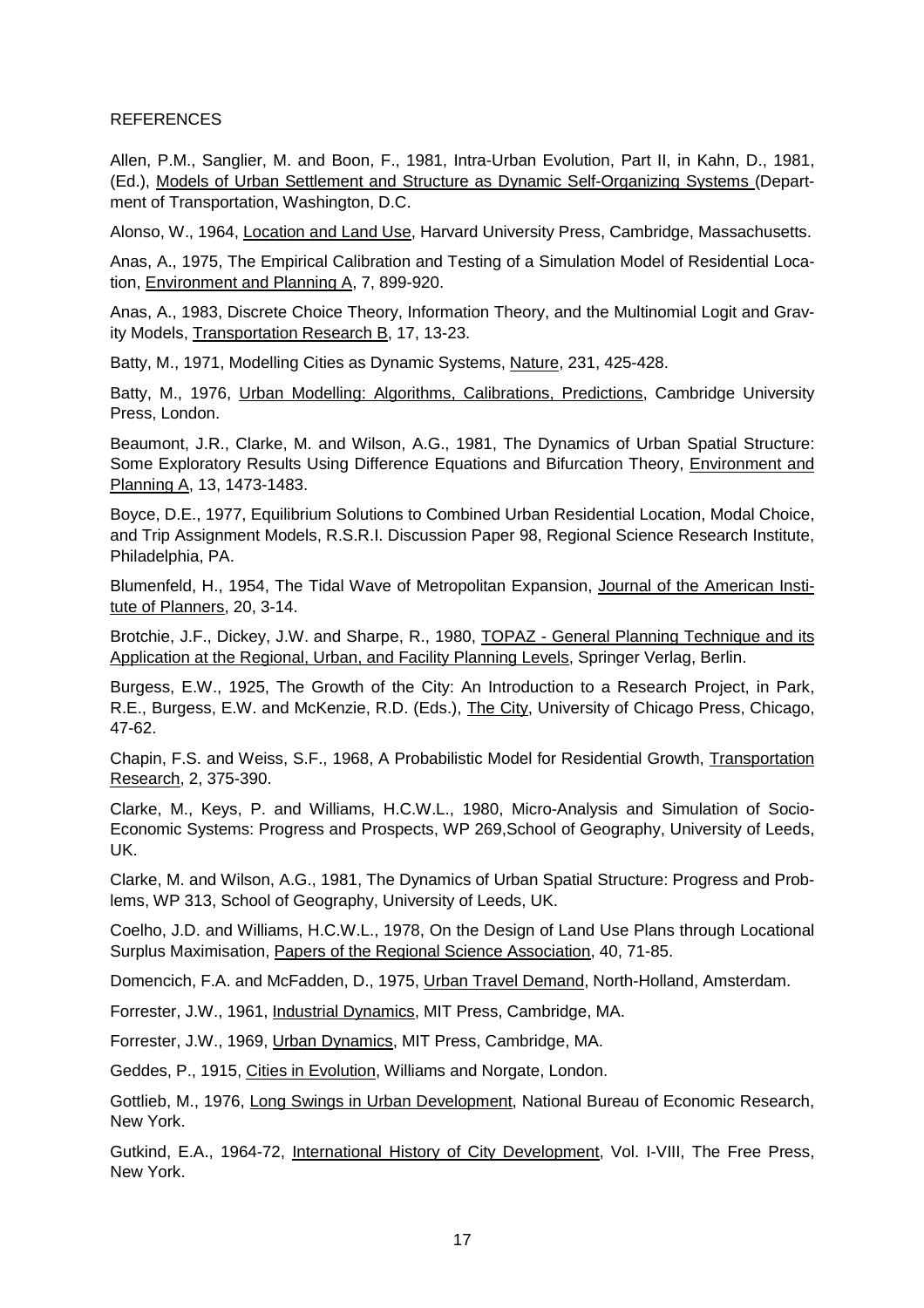Hägerstrand, T., 1966, Aspects of the Spatial Structure of Social Communication and the Diffusion of Information, Papers of the Regional Science Association, 16, 27-42.

Hägerstrand, T., 1970, What about People in Regional Science?, Papers of the Regional Science Association, 24, 7-21.

Harris, B. and Wilson, A.G., 1978, Equilibrium Values and Dynamics of Attractiveness Terms in Production-Constrained Spatial-Interaction Models, Environment and Planning A, 10, 371-388.

Harris, C.D. and Ullman, E.L., 1945, The Nature of Cities, Annals of the American Academy of Political and Social Science, 242, 7-17.

Hoyt, H. 1939, The Structure and Growth of Residential Neighborhoods in American Cities, U.S. Federal Housing Administration, Washington, D.C.

Isard, W., 1970, On Notions and Models of Time, Papers of the Regional Science Association, 25, 7-31.

Kain, J.F., Apgar, W.C. Jr., Ginn, J.R., 1976, Simulation of Market Effects of Housing Allowances, Vol. I: Description of the NBER Urban Simulation Model, Research Report R77-2, Department of City and Regional Planning, Harvard University, Cambridge, MA.

Korcelli, P., 1970, A Wave-Like Model of Metropolitan Spatial Growth, Papers of the Regional Science Association, 24, 127-138.

Kreibich, V., 1979, Modelling Car Availability, Modal Split, and Trip Distribution by Monte Carlo Simulation: A Short Way to Integrated Models, Transportation, 8, 153-166.

Lakshmanan, T.R. and Hansen, W.G., 1965, A Retail Market Potential Model, Journal of the American Institute of Planners, 31, 134-143.

Leonardi, G., 1981, A General Accessibility and Congestion-Sensitive Multi-Activity Spatial Interaction Model, Papers of the Regional Science Association, 47, 3-17.

Los, M., 1978, Simultaneous Optimization of Land Use and Transportation, Regional Science and Urban Economics, 8, 21-42.

Lowry, I.S., 1964, A Model of Metropolis, RM-4035-RC, Rand Corporation, Santa Monica, CA.

McFadden, D., 1974, Conditional Logit Analysis and Qualitative Choice Behavior, in Zarembka, P. (Ed.), Frontiers in Econometrics, Academic Press, New York, 105-142.

McFadden, D., 1978, Modelling the Choice of Residential Location, In Karlqvist, A., Lundqvist, L., Snickars, F. and Weibull, J.W. (Eds.), Spatial Interaction Theory and Planning Models, North Holland, Amsterdam, 75-96.

Mumford, L., 1938, The Culture of Cities, Secker and Warburg, London.

Mumford, L., 1961, The City in History: Its Origins, its Transformations and its Prospects, Secker und Warburg, London.

Myrdal, G., 1957, Economic Theory and Underdeveloped Regions, Duckworth, London.

Orcutt, G., Greenberger, M., Rivlin, A. and Korbel, J., 1961, Microanalysis of Socioeconomic Systems: A Simulation Study, Harper and Row, New York.

Park, R.E., 1936, Human Ecology, The American Journal of Sociology, 42, 1-15

Pred, A.R., 1966, The Spatial Dynamics of U.S. Urban-Industrial Growth 1800-1914, MIT Press, Cambridge, MA.

Rogers, A., 1975, Introduction to Multiregional Mathematical Demography, John Wiley, New York.